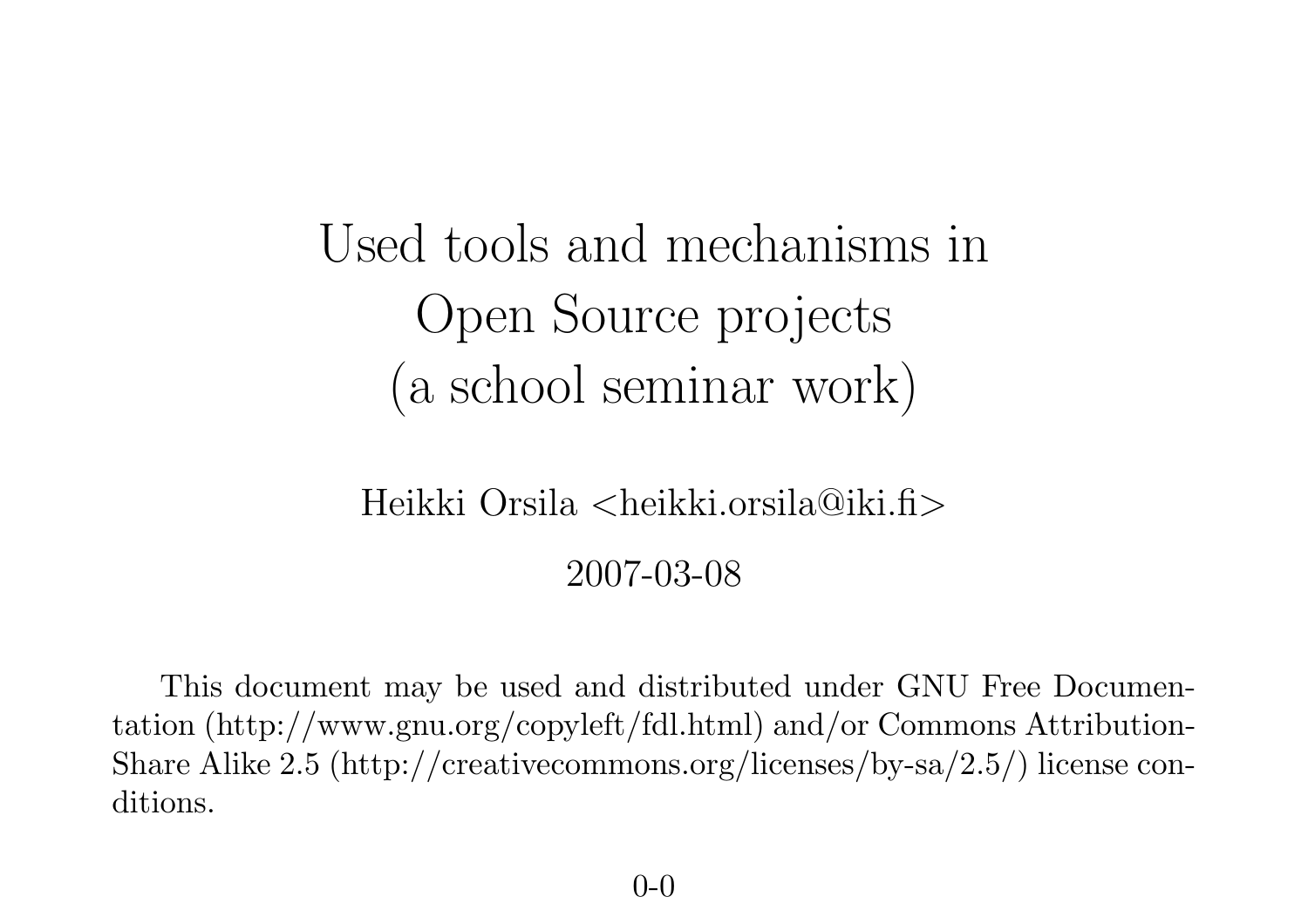# <sup>1</sup> Outline

- Present *some common* tools and mechanisms used in developing Open Source projects
- Focuses on GNU/Linux and UNIX-like operating systems, other operating systems are ignored
- Focuses on <sup>C</sup> language tools, since <sup>C</sup> is the dominant language used inOpen Source operating systems
- Presents only Open Source tools
- The purpose is to only present most popular tools and most commonmechanisms in development
- This document was created from following information sources:
	- $-$  Freshmeat: http://freahmeat.net is an excellent source for finding UNIX programs by category, see  $\emph{http://freshmeat.net/browse/18/}$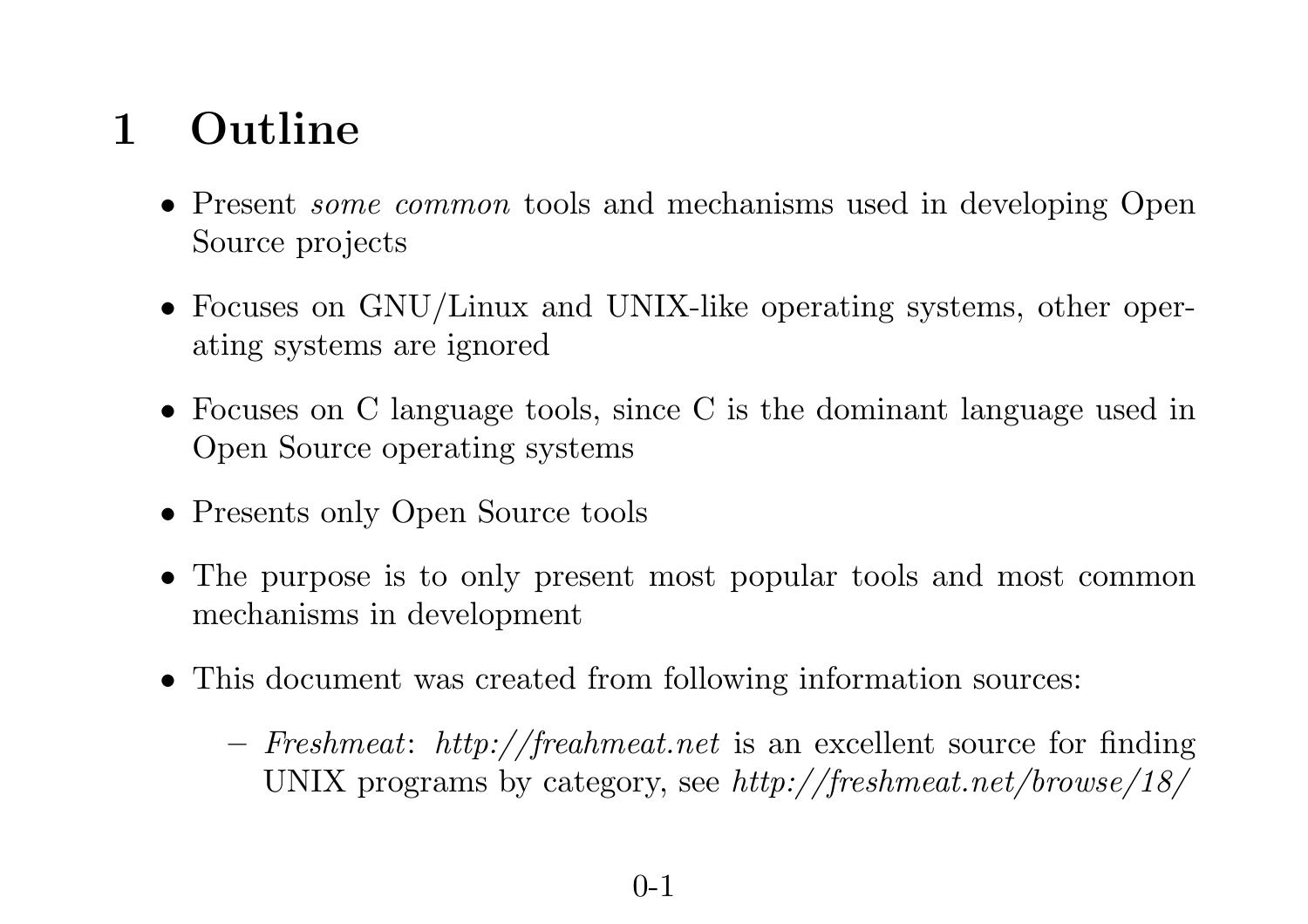- $-$  Wikipedia
- Google
- Personal experience ;)
- –Acquaints from IRCNet ;)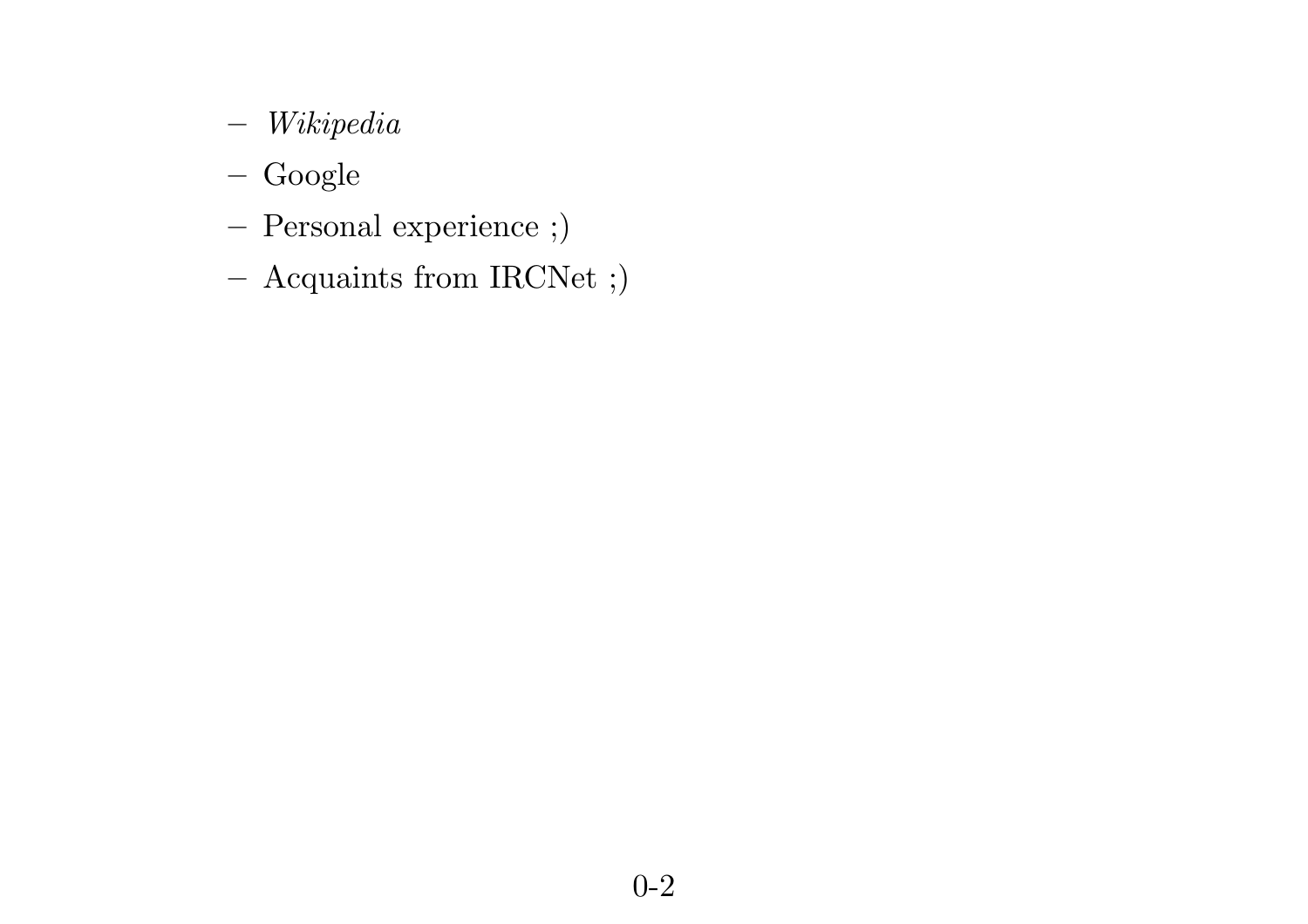- Topics of this presentation are:
	- Section 2: Compilers and linkers
	- $-$ – Section 3: Interpreted languages
	- –Section 4: Source code tools
	- Section 5: Debugging tools
	- Section 6: Documentation tools
	- –Section 7: Version control tools
	- $-$ – Section 8: Text editors
	- –Section 9: Building tools
	- Section 10: Integrated development environments (IDEs)
	- –Section 11: Reverse engineering tools
	- –Section 12: Compression, cryptography and packaging tools
	- –Section 13: Network tools
	- Section 14: Emulators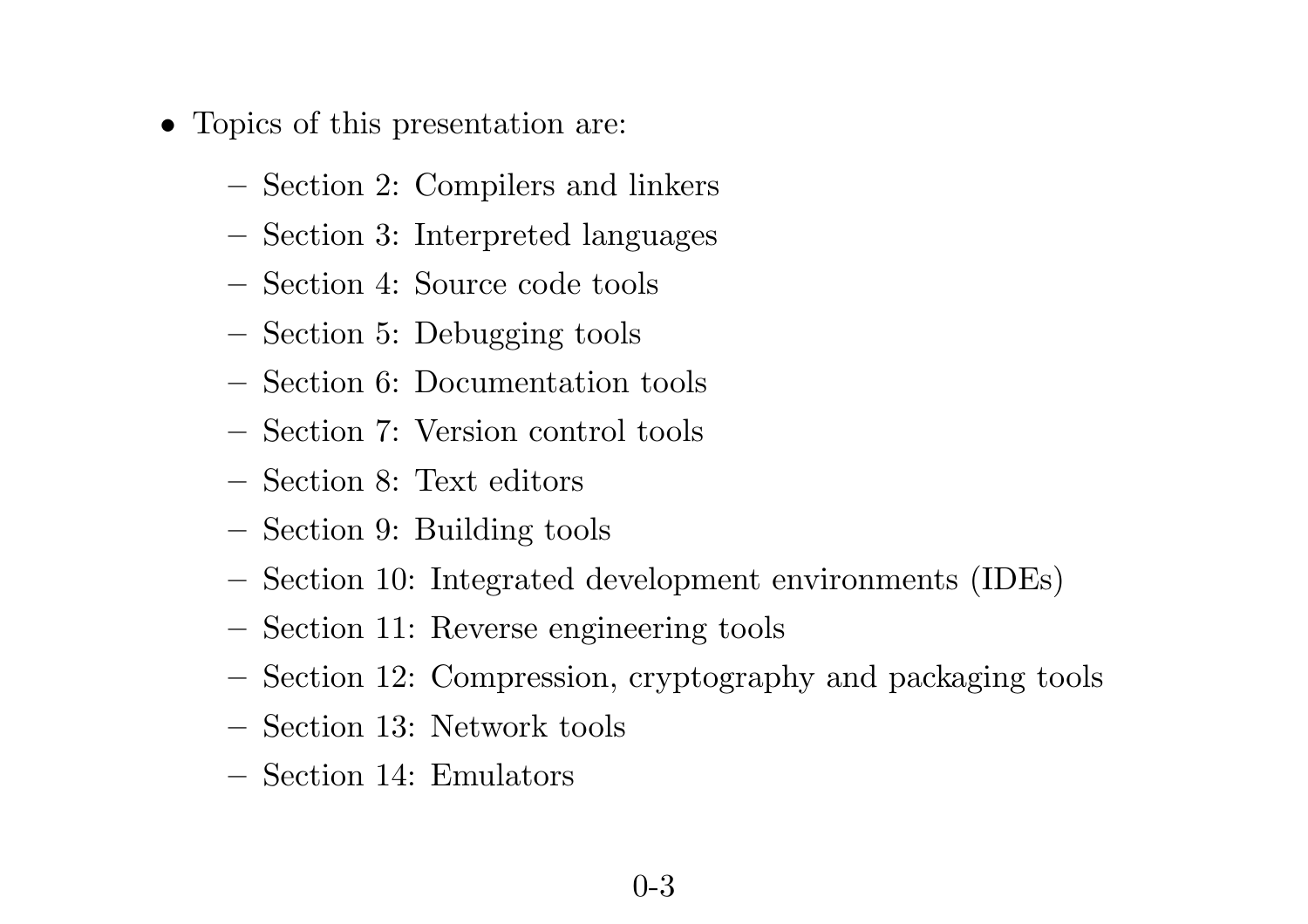#### <sup>2</sup> Compilers and linkers

- A compiler is the main tool for programming
- <sup>A</sup> compiler translates source code into executable format, possibly optimising and verifying the code for correctness
- <sup>C</sup> is the most widely used programming language on UNIX systems andGNU <sup>C</sup> compiler is the most popular compiler
- GNU Compiler Collection (GCC) provides compilers for Ada, C, C++, Objective-C, Fortran and Java. Some important commands it providesare:
	- $-gcc$  is the C compiler
	- $-$  g++ is the C++ compiler
- $GCC$  is often used with  $GNU$  binutils that provides linker and assembler tools. Some important command it provides are: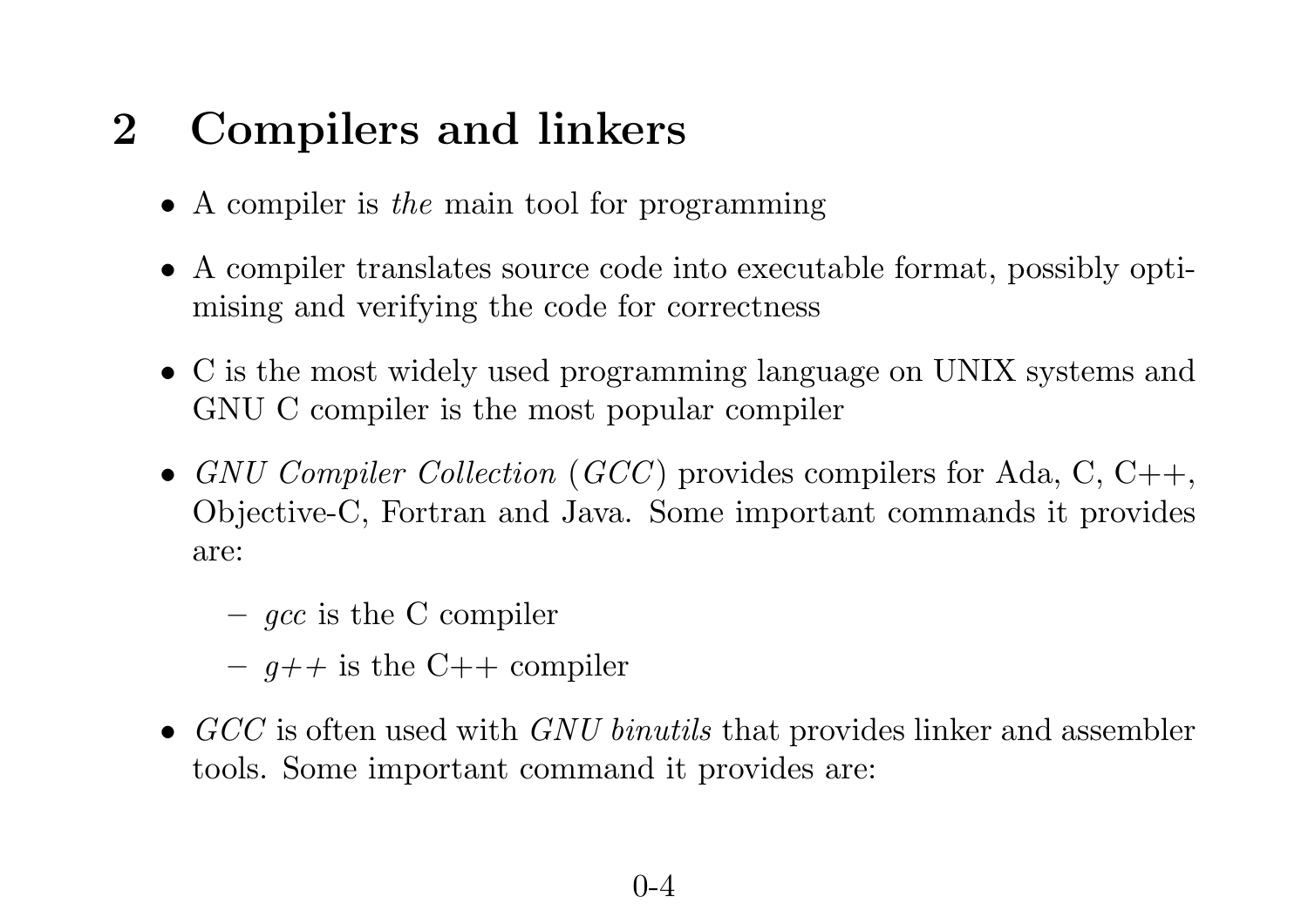- $-$  *as* is the assembler
- $-$  *ld* is the linker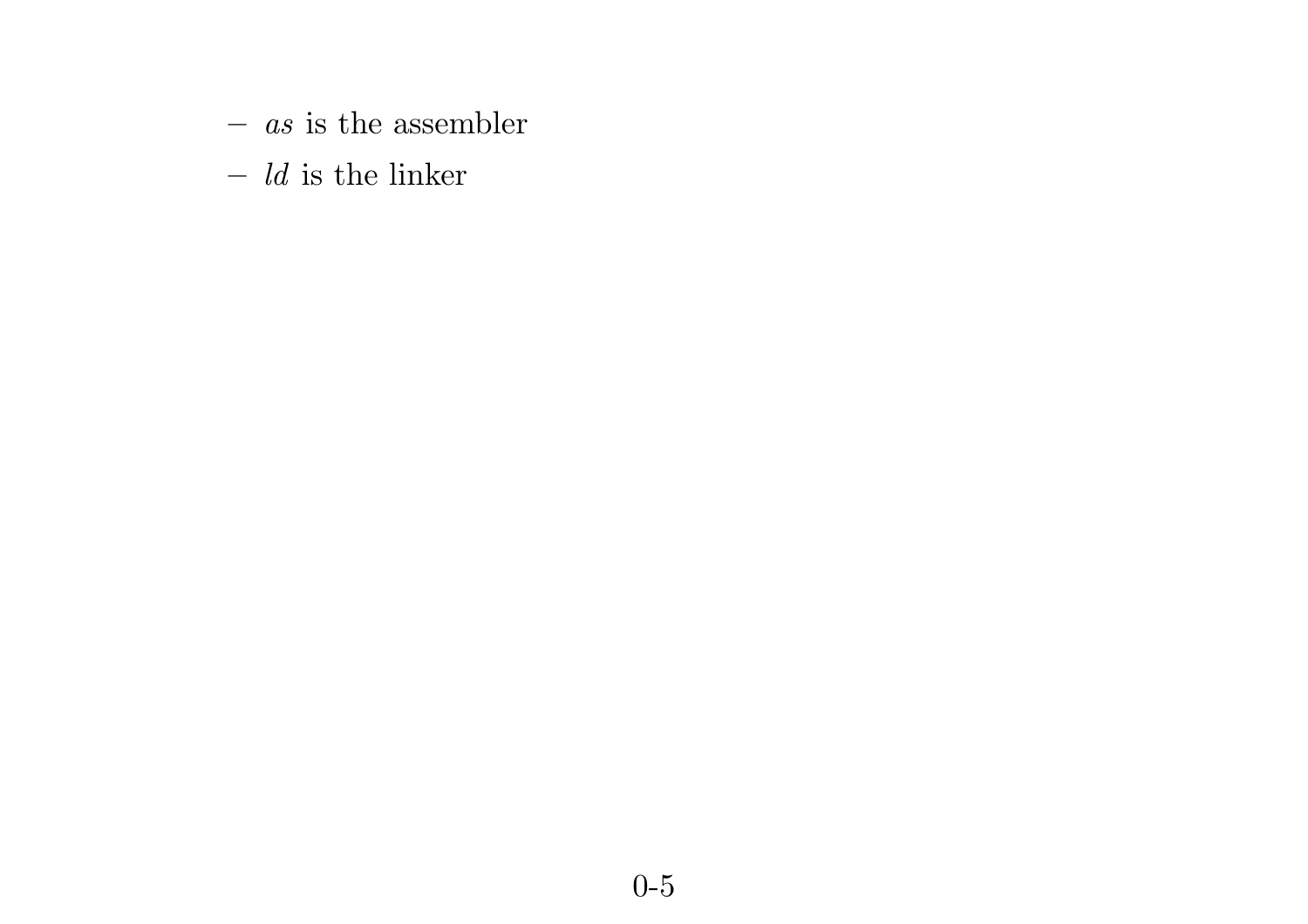Table 1: Compilers for various programming languages. #FM is the numberof Freshmeat projects by programming language measured at 2007-03-06.

| Language     | Compiler tools                      | $\#FM$ |
|--------------|-------------------------------------|--------|
| $\rm{Ada}$   | GCC (the GNU Compiler Collection)   | 68     |
| Assembler    | GNU binutils, The Netwide Assembler | 249    |
| $\mathbf{C}$ | GCC, Tiny C Compiler                | 8522   |
| $C++$        | GCC                                 | 4552   |
| C#           | Mono, DotGNU                        | 284    |
| Fortran      | GCC                                 | 86     |
| Haskell      | Glasgow Haskell Compiler            | 70     |
| Lisp         | CLISP, CMUCL, Allegro CL,           | 87     |
|              | $\text{SBCL}, \text{GCL}, \ldots$   |        |
| Java         | Sun Java Compiler, GCC              | 5383   |
| Objective-C  | GCC                                 | 358    |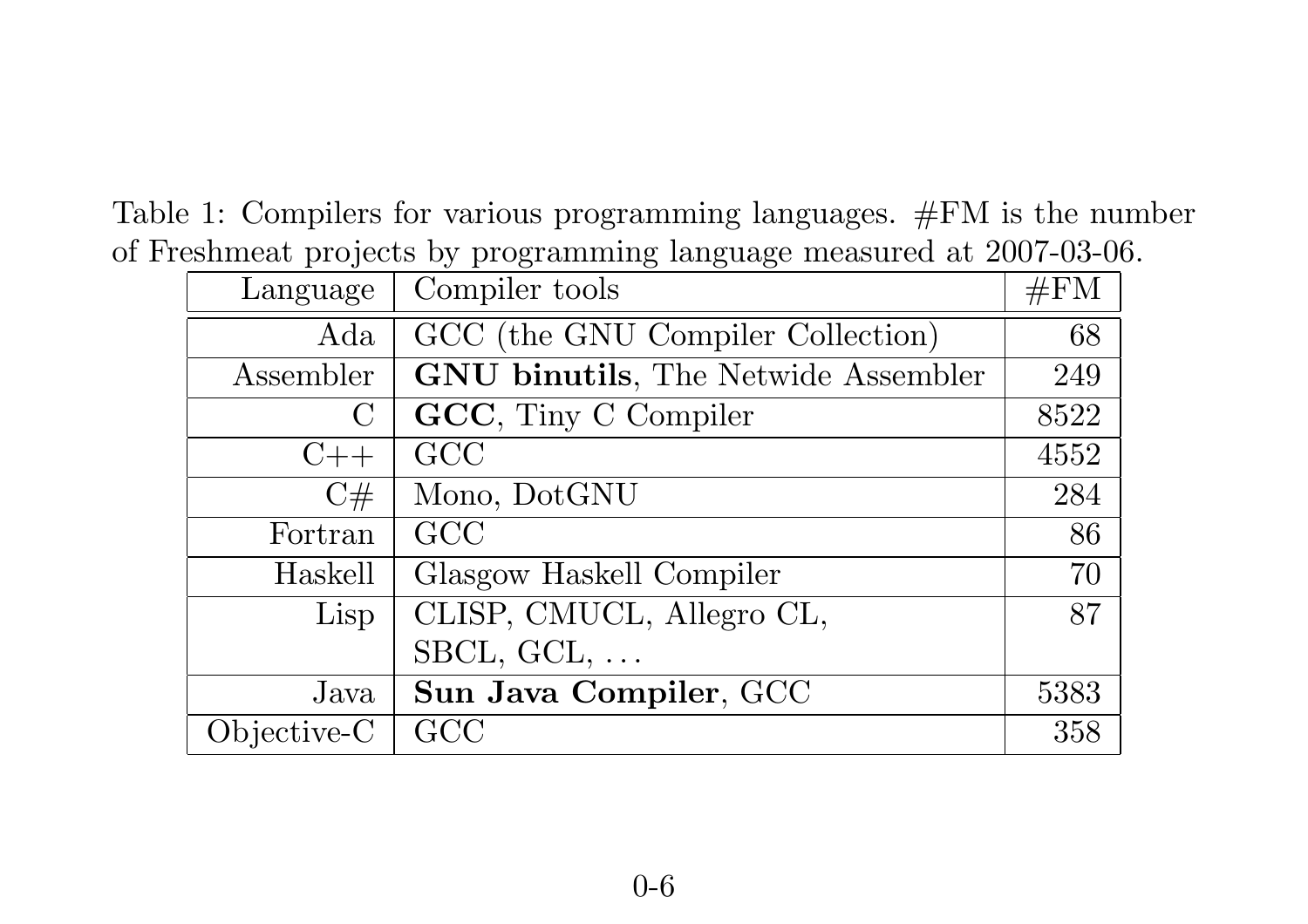### <sup>3</sup> Interpreted languages

- Interpreted languages are not compiled and they are not executed directly: Source code is executed with *interpreters*
- Interpreters are used extensively on Open Source <sup>p</sup>latforms

For example, OS initialization system is shell scripted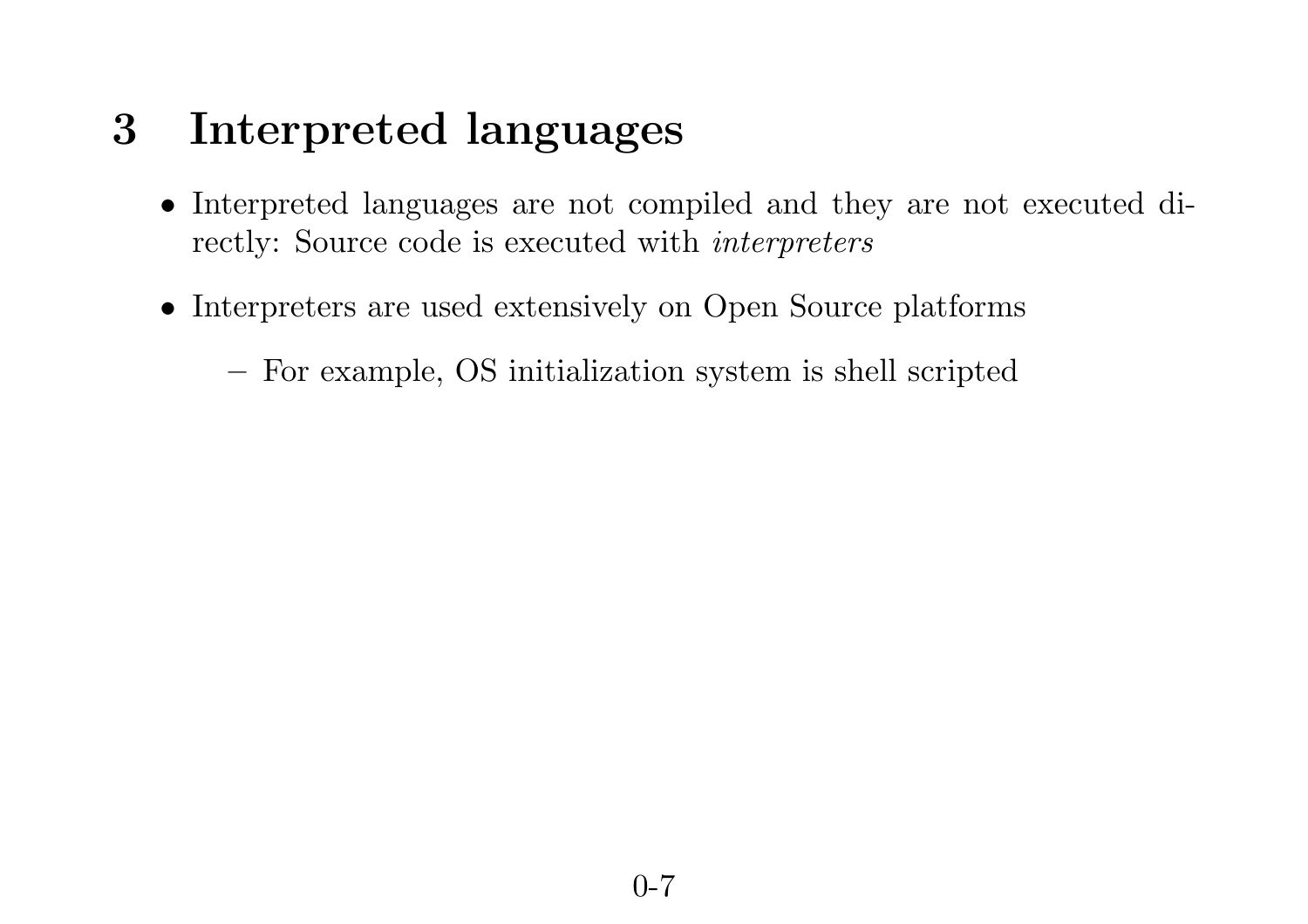- Pros and cons vary between interpreted languages
	- <sup>+</sup> Cheap and fast to install many scripts
	- <sup>+</sup> Easy customization
	- <sup>+</sup> Easy integration of system parts (e.g. by using shell scripts)
	- <sup>+</sup> Rapid prototyping
	- Possibly consume lots of memory
	- Probably slow
	- Possibly harder to verify for correctness due to dynamic typing andbehavior
	- Possibly hard to integrate with compiled languages
- Successful interpreted languages begin with letter <sup>P</sup> :-) See the next table..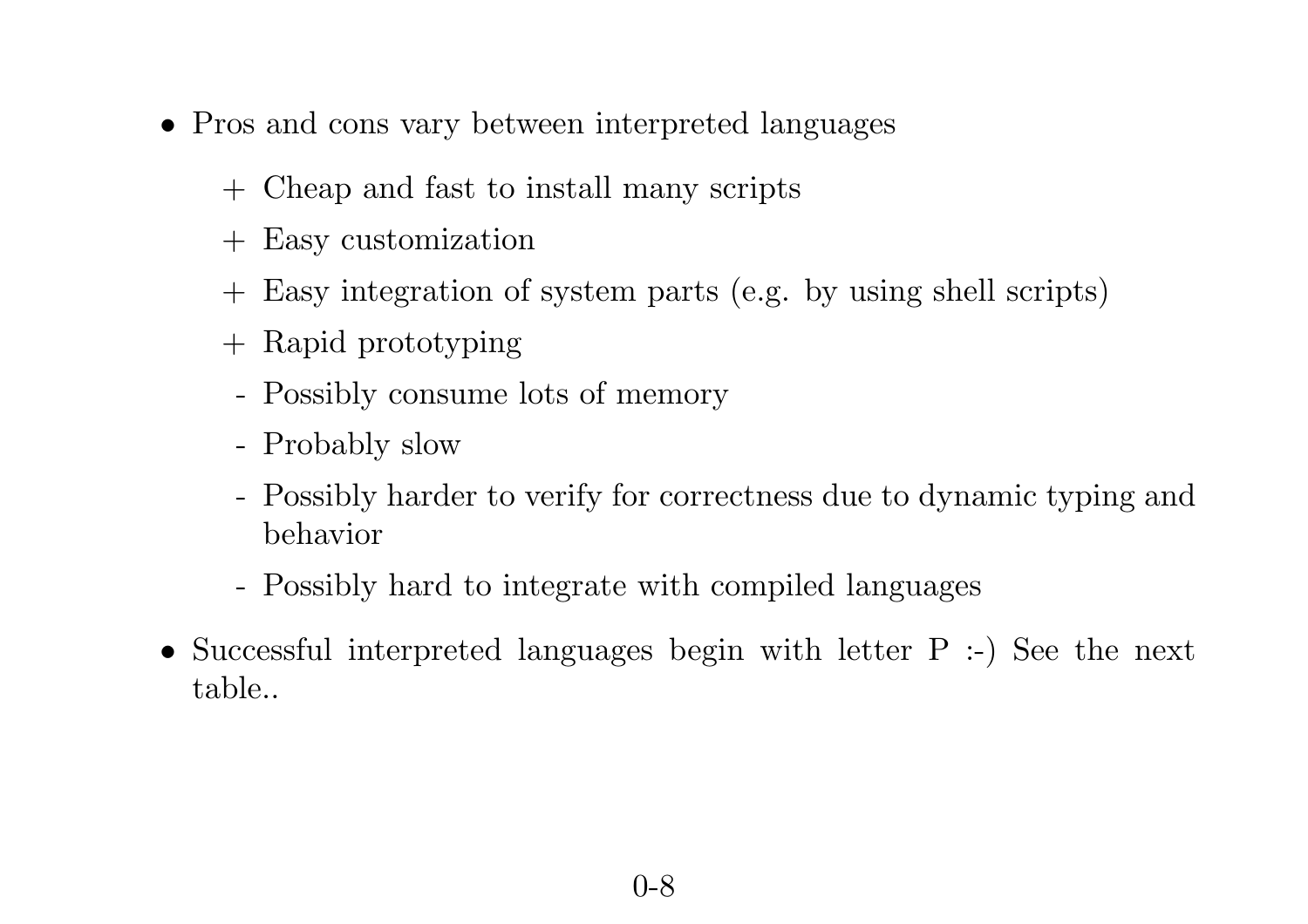Table 2: Interpreters for various languages. #FM is the number of Freshmeatprojects by programming language measured at 2007-03-06.

| Language   | Interpreter tool           | #FM  |
|------------|----------------------------|------|
| JavaScript | Firefox, $\dots$           | 952  |
| Perl       | Various versions of itself | 3723 |
| <b>PHP</b> | Various versions           | 4066 |
| Python     | Various versions           | 2695 |
| Ruby       | Various versions           | 387  |
| <b>TCL</b> | Various versions           | 488  |
| Unix Shell | $bash, zsh, sh, $          | 955  |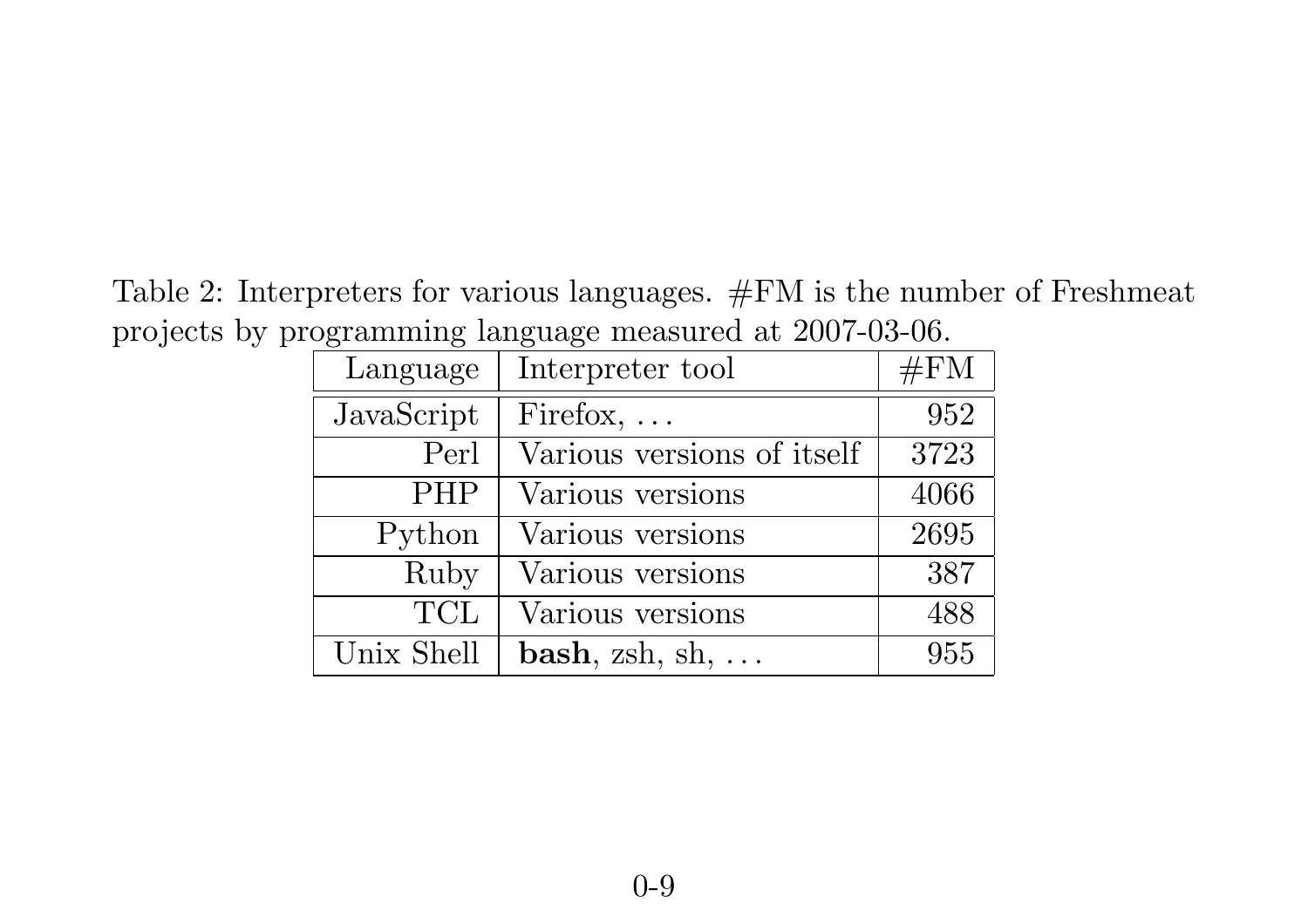#### <sup>4</sup> Source code tools

Source code tools are used to automatically process source code:

- Automatic code analysis and inspection  $\sim$  Correct human errors by using automation using automation
- Avoid manual work by using automation
- Some tools search for patterns
- Some tools search for potential bugs
- Existing Open Source code base and version control repositories are good material for pattern matching and bug hunt heuristics. Thousands of bugs have been found by scanning tons of open code.

#### 4.1 Analysis and inspection

• *cscope* searches for items and patterns from source code (e.g. which source modules call function X)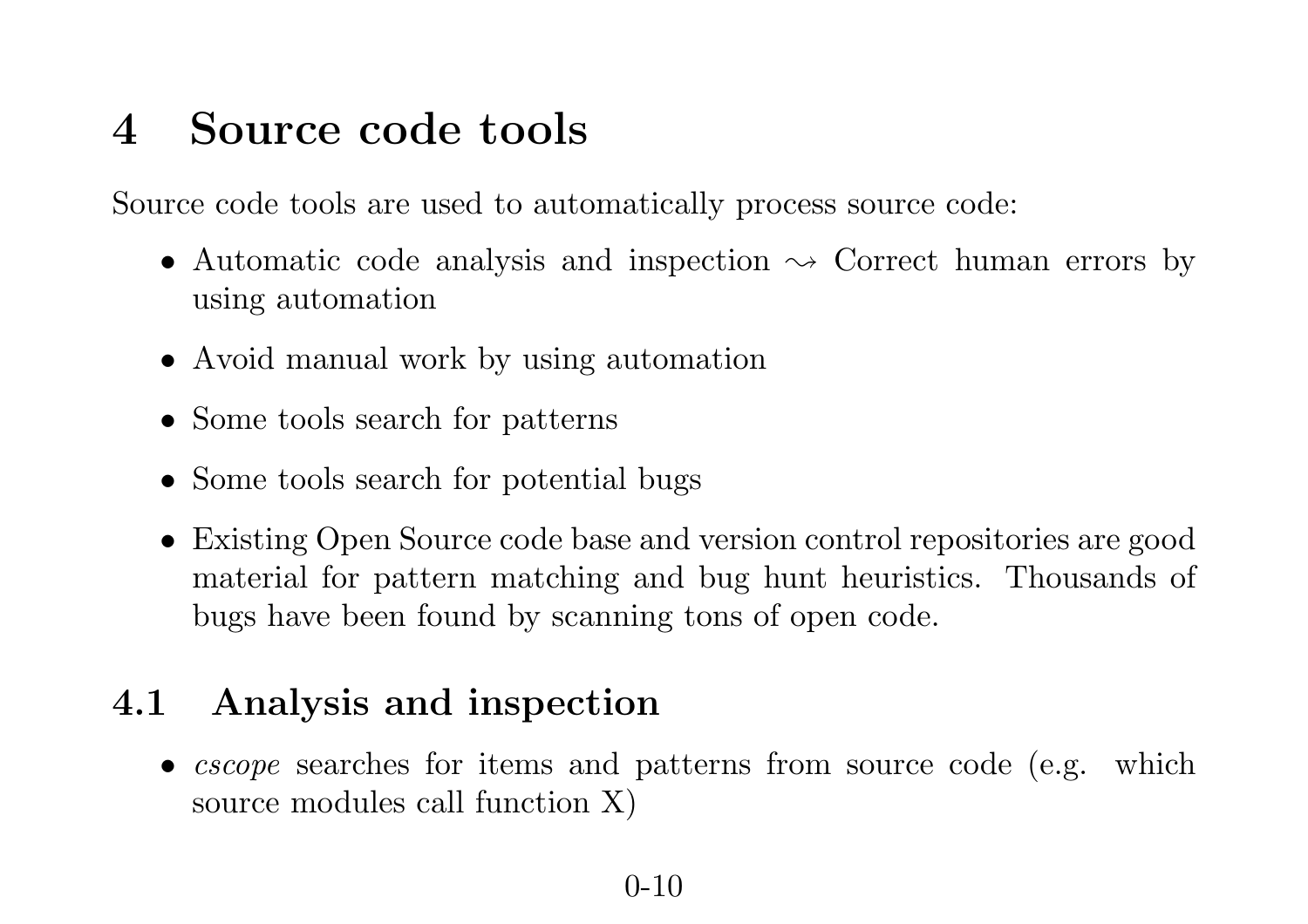- *grep* and other standard UNIX tools (grep finds text with regular expressions)
- Splint is a tool that heuristically searches for suspicious and non-portable constructs from <sup>C</sup> source code
- Many text editors can visualise syntax that helps understanding source code, see Section <sup>8</sup>

#### 4.2 Source code cleanup tools

Source code styling is <sup>a</sup> sensitive subject, often causing serious disagreements between parties :-) As <sup>a</sup> partial solution to the problem, various tools havebeen created for automatic styling:

• *indent* reformats C code to different coding styles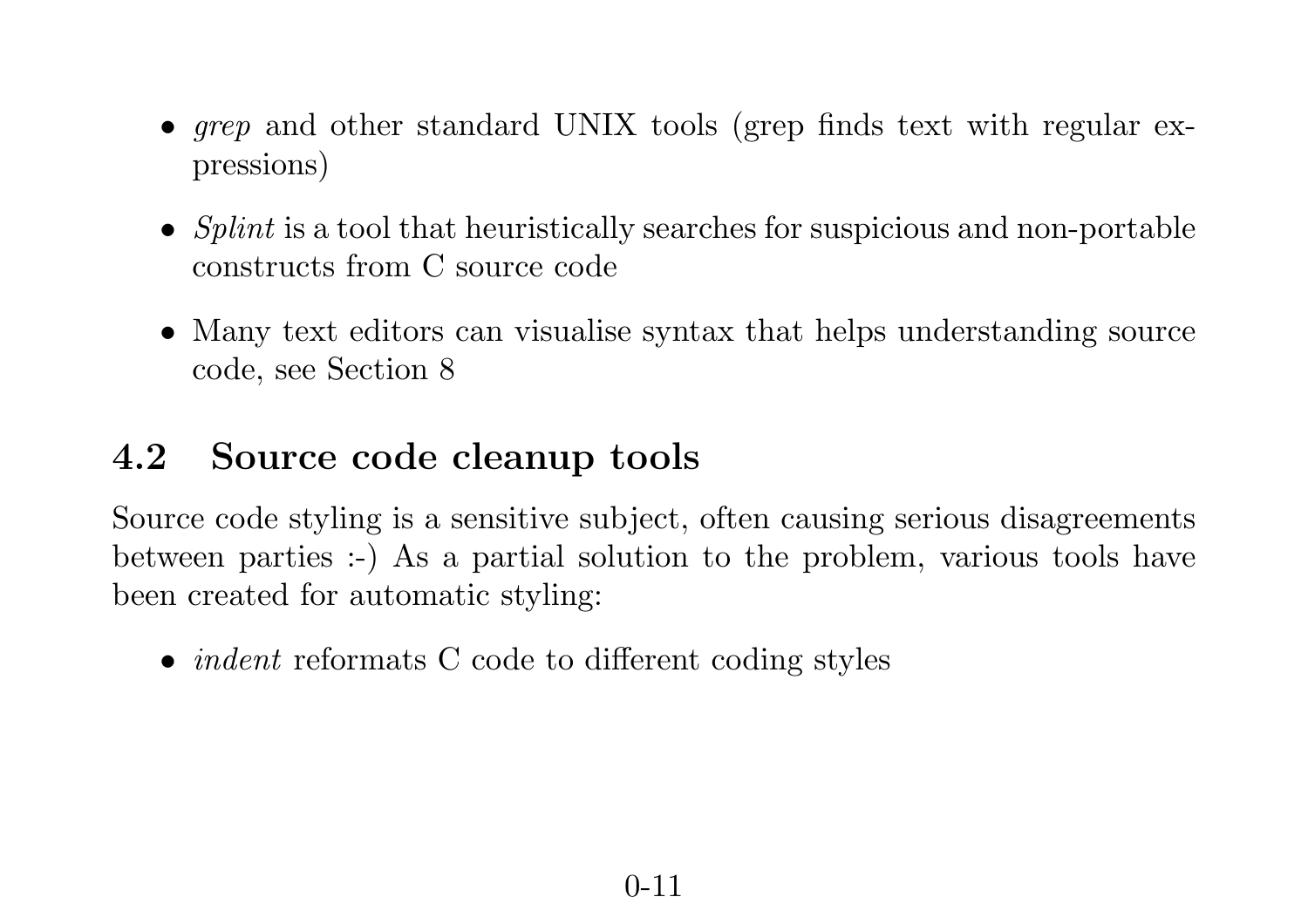#### 4.3 Patching

•  $diff/patch$  tools are used to serialise changes in source tree into a humanreadable short text format. Most version control tools can producediff/patch change files.

```
> diff -u hw.c hw2.c
--- hw.c 2007-03-06 15:59:18.000000000 +0200
+++ hw2.c 2007-03-06 15:59:12.000000000 +0200
@@-2,6+2,6@int main(void)
 {
- printf("hello word\n");
+ printf("hello world\n");
  return 0;
 }
```
• *diffstat* creates a summary of changed, added and deleted lines from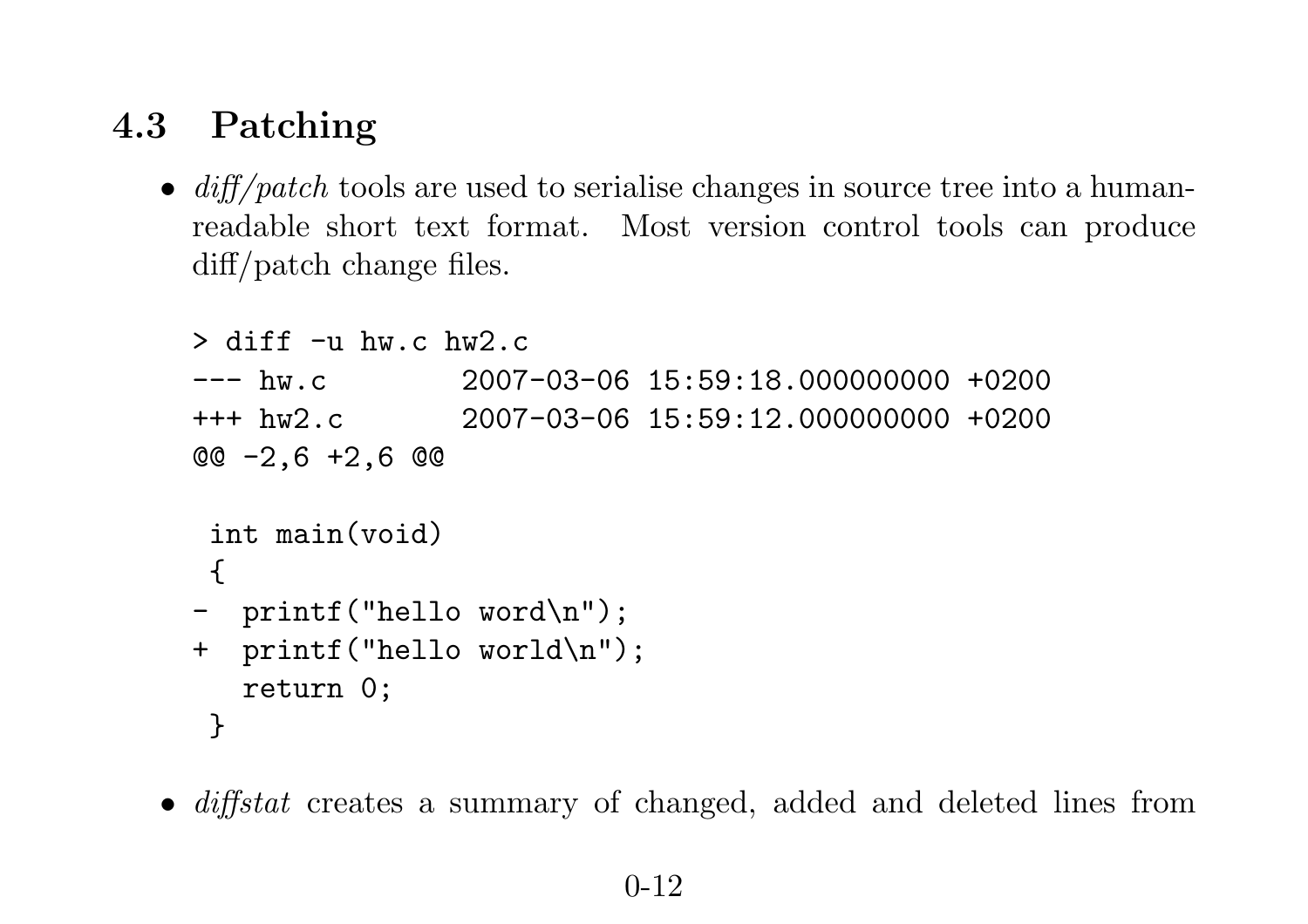diff/patch formatted change file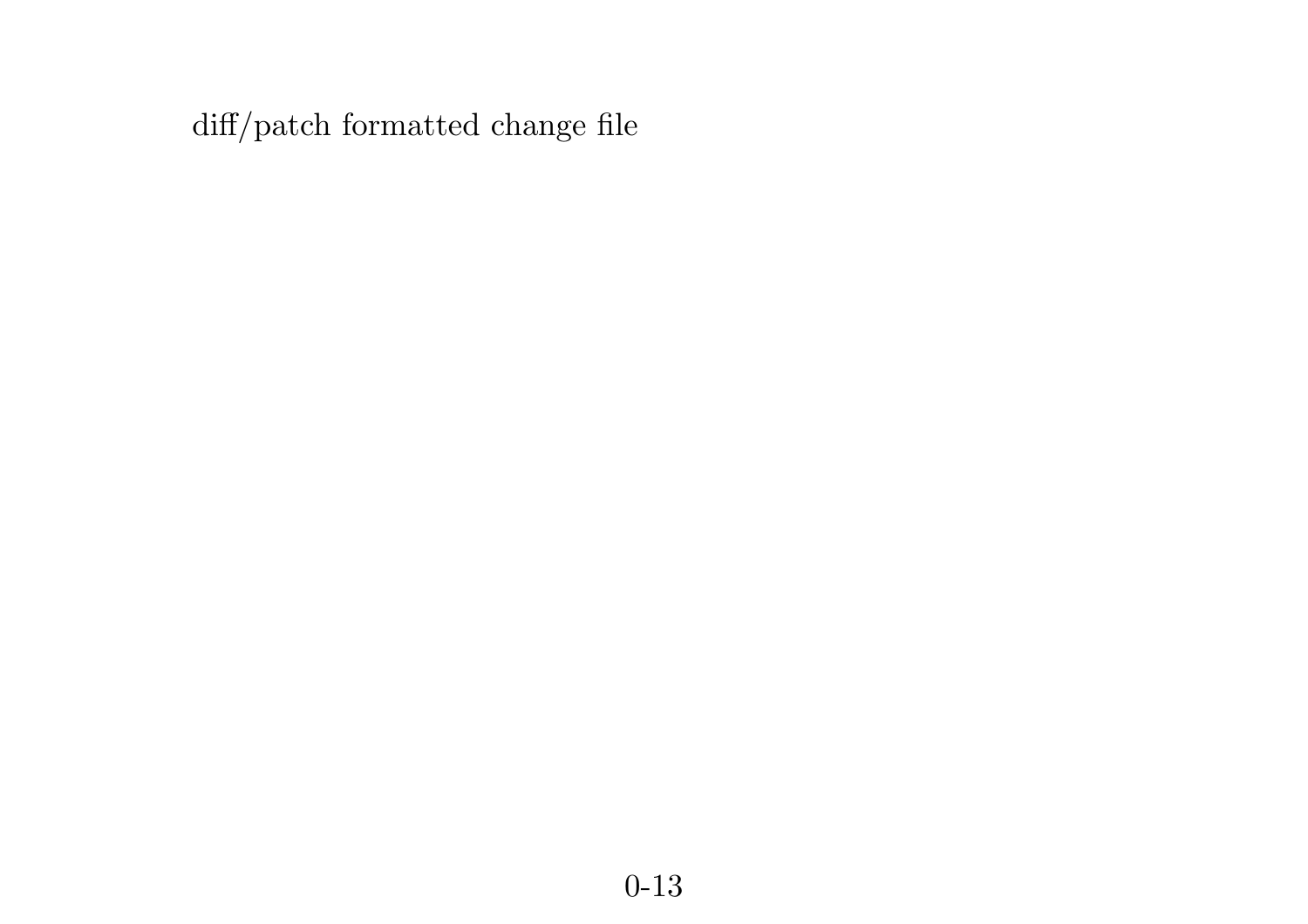### <sup>5</sup> Debugging tools

"Regression testing"? What's that? If it compiles, it is good, if itboots up it is perfect. - Linus Torvalds, 1998-04-08

Debugging has at least <sup>2</sup> functions:

- Help locate bugs that can be observed
- Reverse engineering systems (to gain compatibility, defeat protectionsystems, acquire information,  $\dots$ )

There are several kinds of debuggers:

- Application debuggers (normal)
- Application monitors
- Kernel debuggers (special)
- Emulator/debugger combinations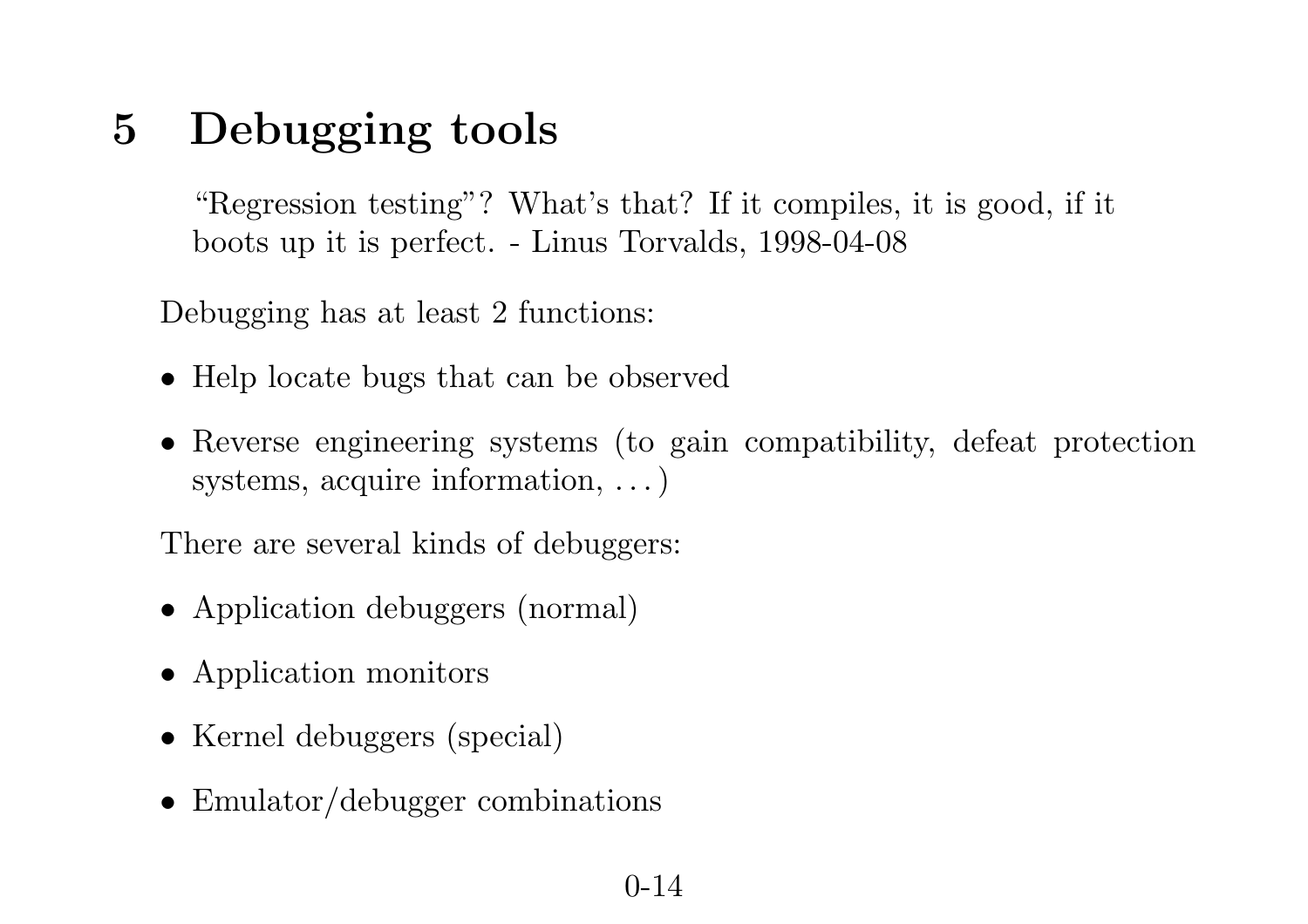Some common debugging tools:

- GDB: The GNU Project Debugger
- *Data Display Debugger* is a graphical front-end for GDB
- *Strace* is a program that allows logging system calls of other programs (system call parameters and results)
- Valgrind finds memory usage errors from programs by running executable programs under an instruction set emulator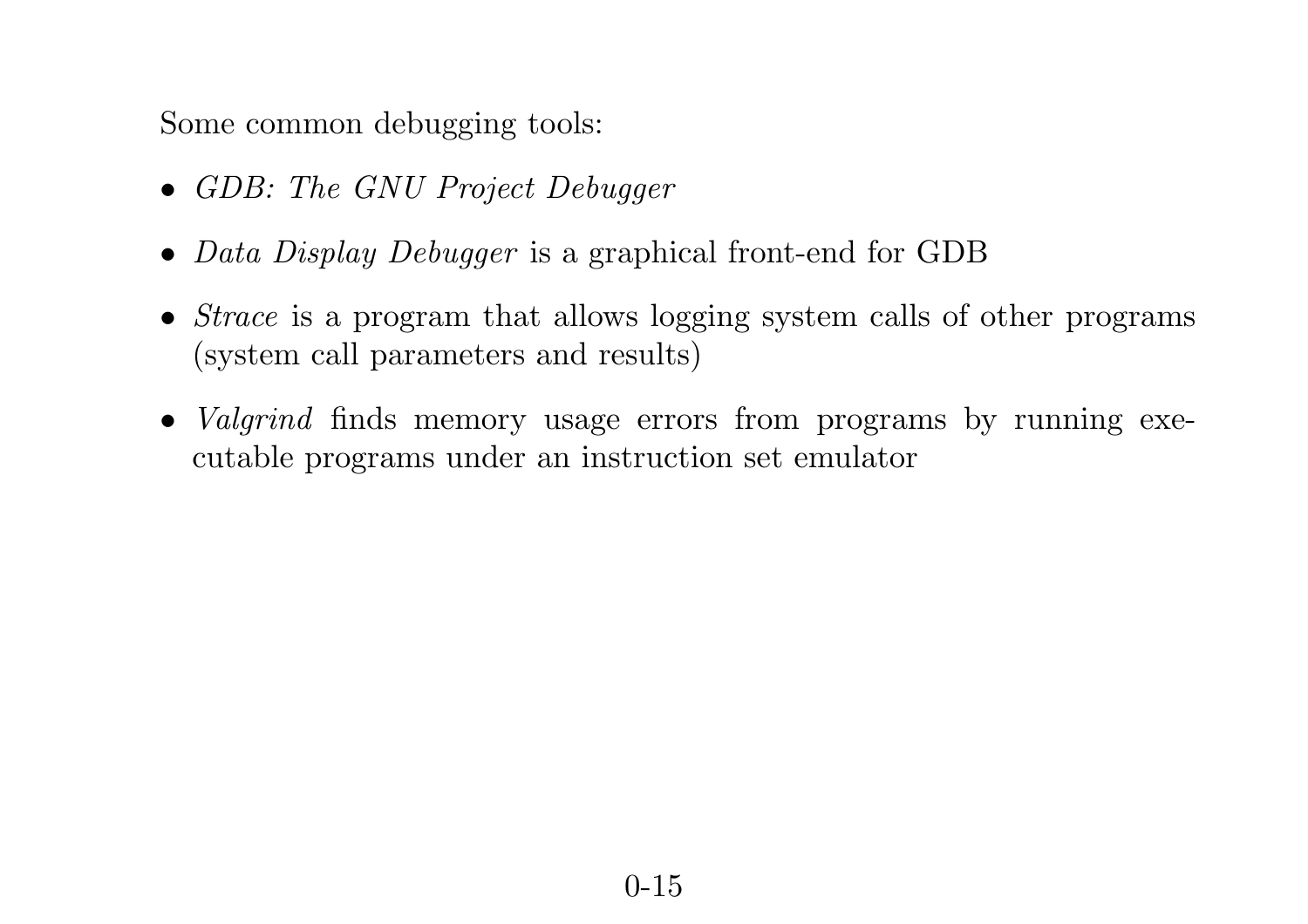# <sup>6</sup> Documentation tools

Some common formats and/or methods used to document software:

- $DocBook$  is a markup language for technical documentation. The Doc-Book format is presentation-neutral, and thus, there are tools to generatehtml, pdf, etc from documentation.
- *Doxygen* is a format that is used to annotate source code from which documentation can be generated. APIs are often documented with doxygen.
- *Javadoc* is a source code annotation format for Java, similar to  $D\text{oxygen}$
- LAT<sub>E</sub>X is a popular tool for structured documents that have easily readable layout and style
- $man$ , a command line help tool that is the de-facto documentation format for UNIX commands and system calls. For example, man pages are the authoritative source of information for the OpenBSD.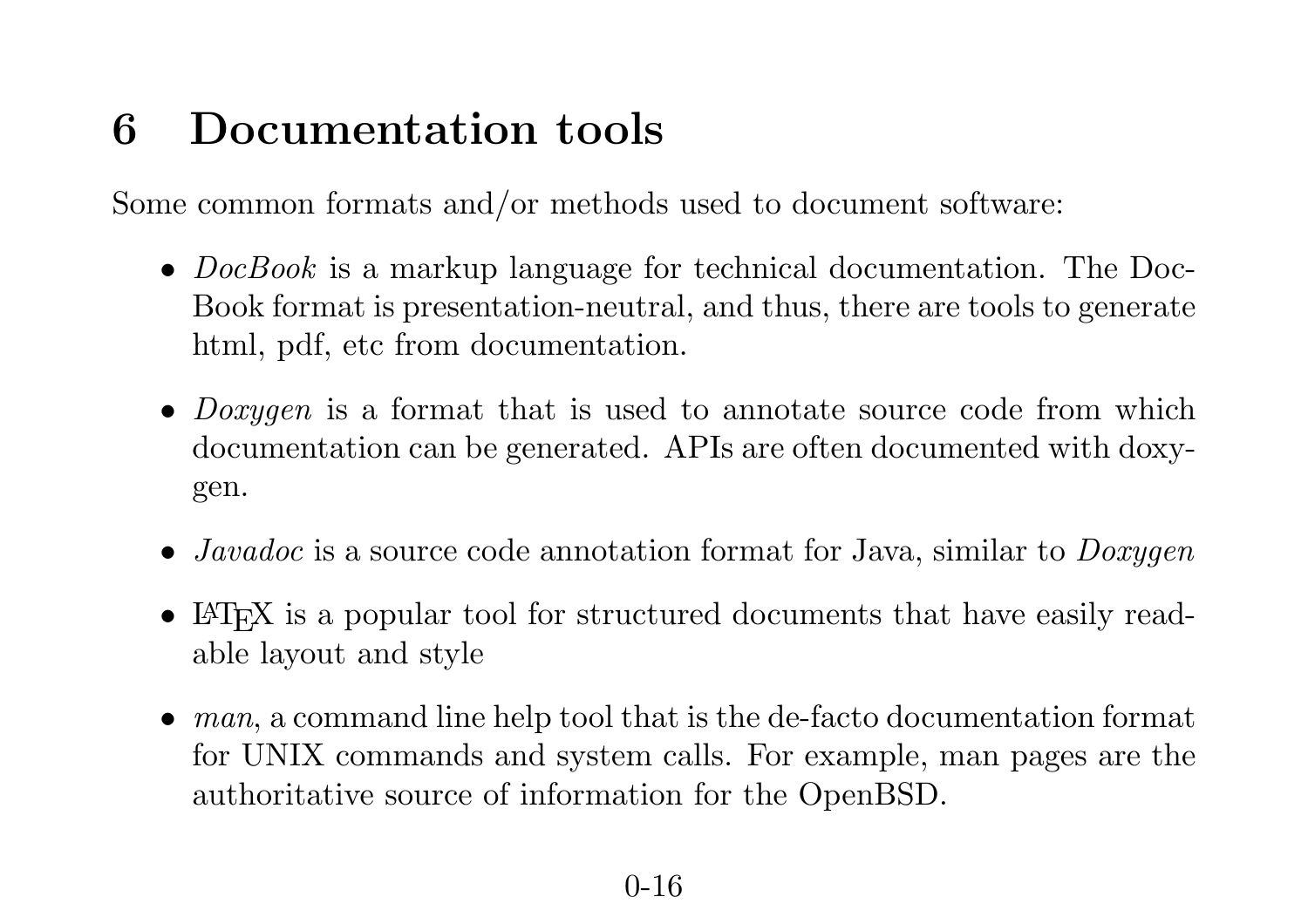- *Texinfo* The GNU documentation system is a command line help tool (info) that is mostly used by the GNU project only
- Web sites
- <sup>A</sup> Wikipedia-style web site for collaborative documenting. Provides versioning too.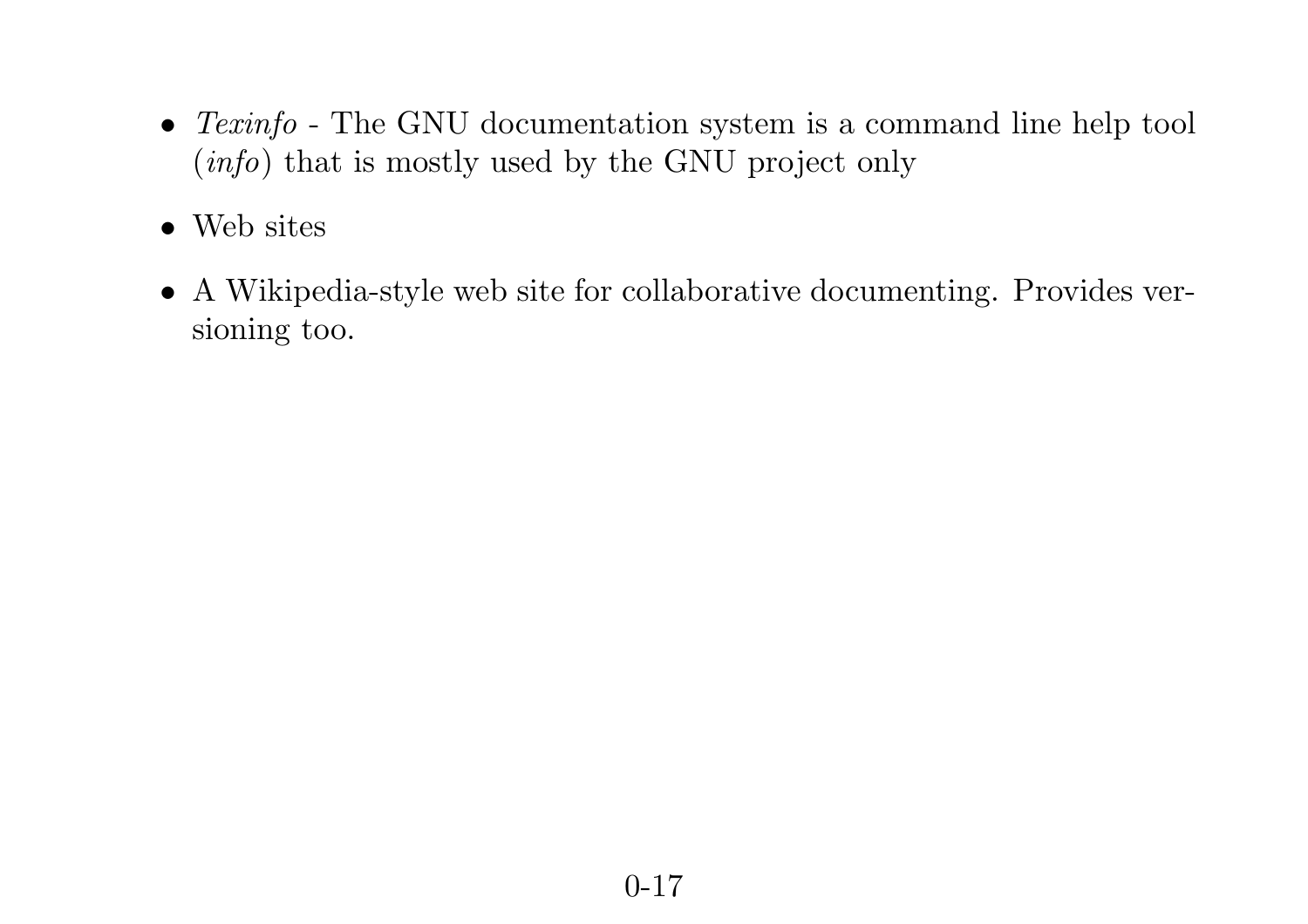# <sup>7</sup> Version control tools

Version control tools are very important for Open Source projects since:

- Basic requirement: easy method to compare different versions of the program (or any other data)
- Basic requirement: Easy method to synchronize changes among manydevelopers
- Developers are distributed over the globe  $\sim$  need access to source code<br>over untrusted networks (SSH https) over untrusted networks (SSH, https)
- Developers are often untrusted people  $\rightsquigarrow$  need administrable access to source code: read-only and write access classes for users source code: read-only and write access classes for users
- There are many contributors
- Frequent changes
- No central authority  $\leadsto$  distributed version control (e.g. git)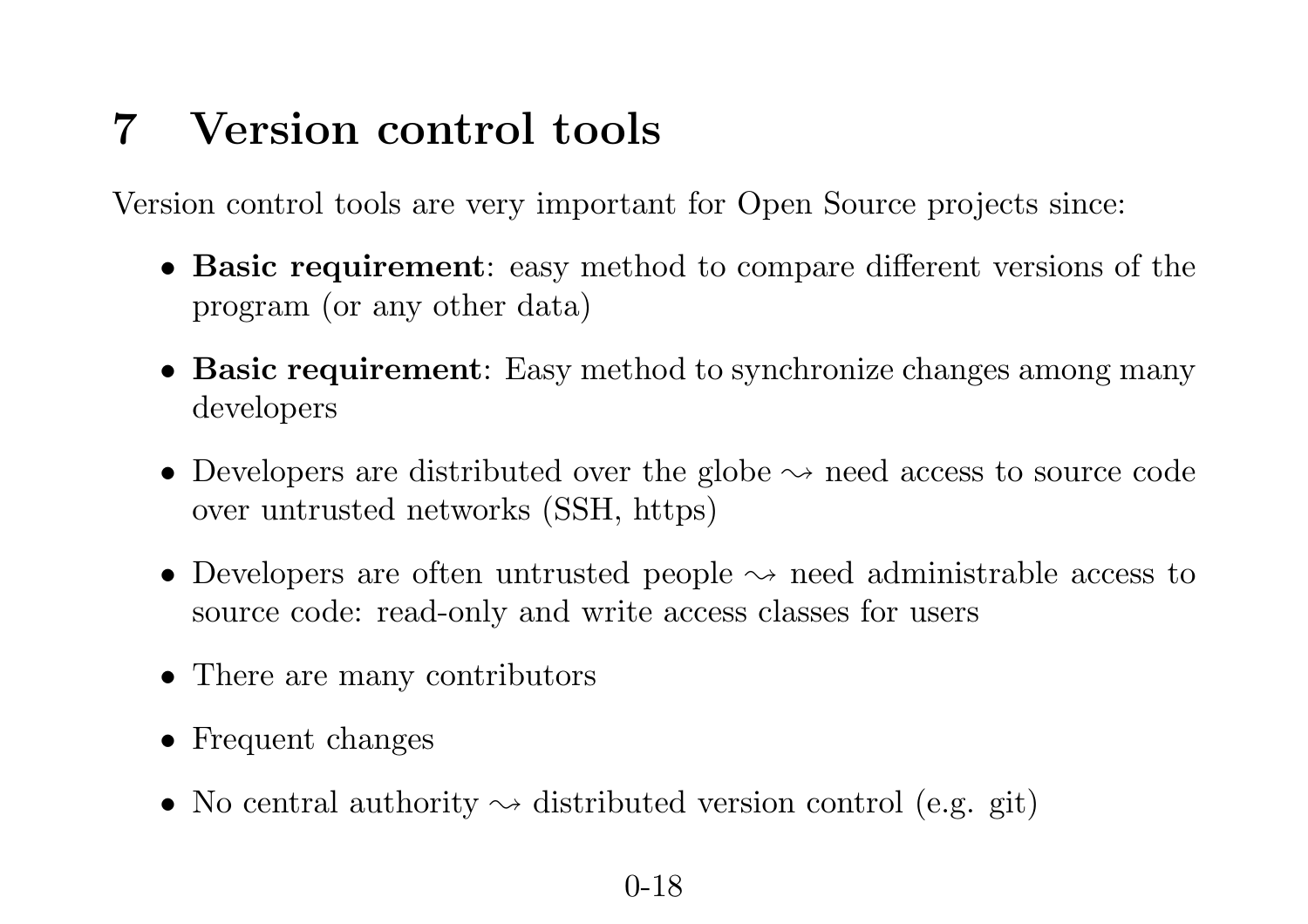| rapic 9. pollic popular version contributions |             |                            |  |
|-----------------------------------------------|-------------|----------------------------|--|
| Name                                          | Type        | Comment                    |  |
| <b>CVS</b>                                    | Central     | Old and un-featureful, but |  |
|                                               |             | still the most popular     |  |
| Git                                           | Distributed | Used for Linux             |  |
| Subversion                                    | Central     | An enhanced replacement    |  |
|                                               |             | for CVS                    |  |

Table 3: Some popular version control tools

- Each developer has <sup>a</sup> complete (personal) version tree
- Developers pull changes from each other
- Can be located anywhere (no central repository needed)
- –No performance bottleneck of <sup>a</sup> central server
- Big changes happen, even forking a project  $\rightsquigarrow$  separate development<br>branches are needed for new features and testing branches are needed for new features and testing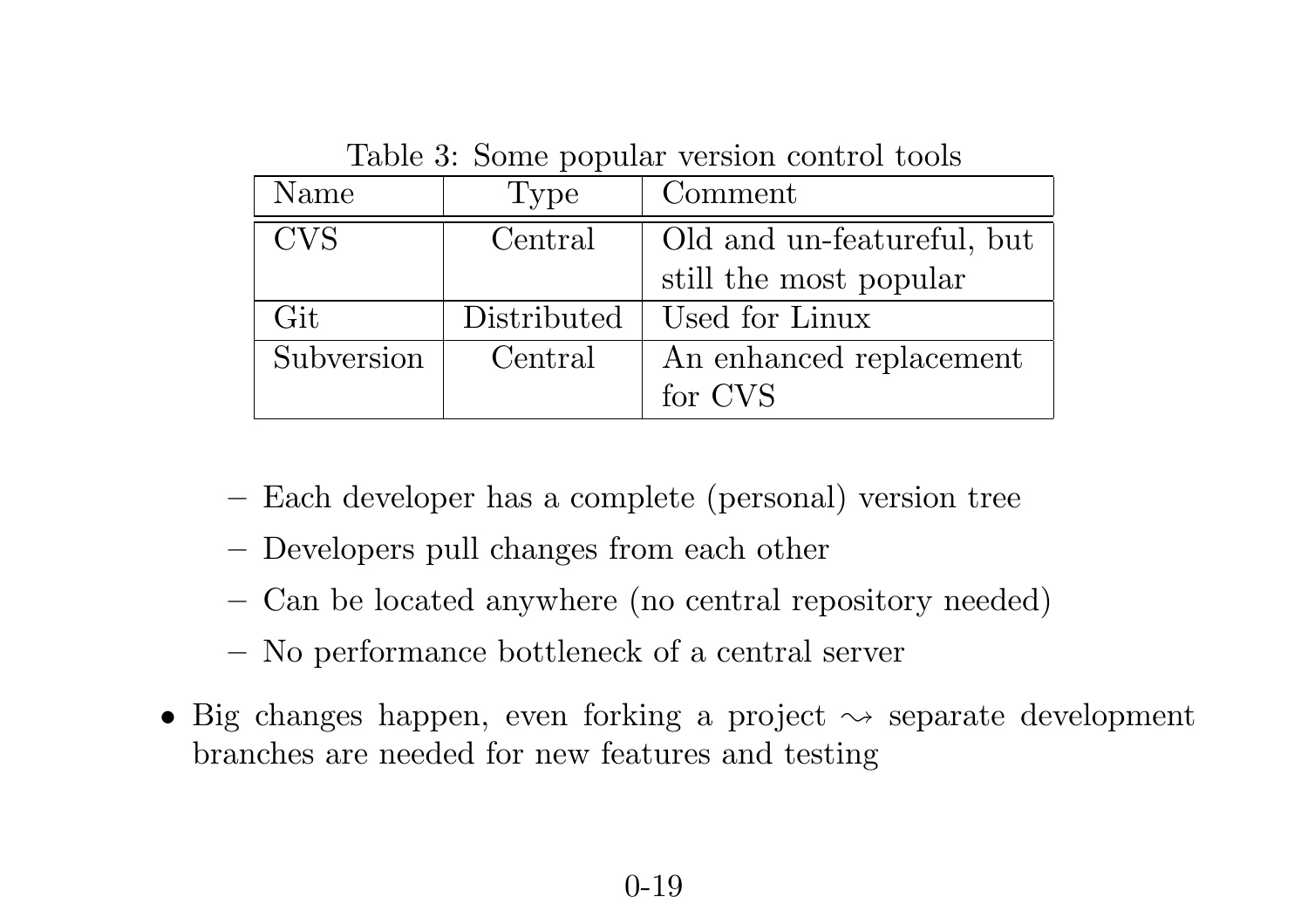For specific information on version control tools, see $\emph{http://en.wikipedia.org/wiki/Comparison_of\_revision\_control\_softmax$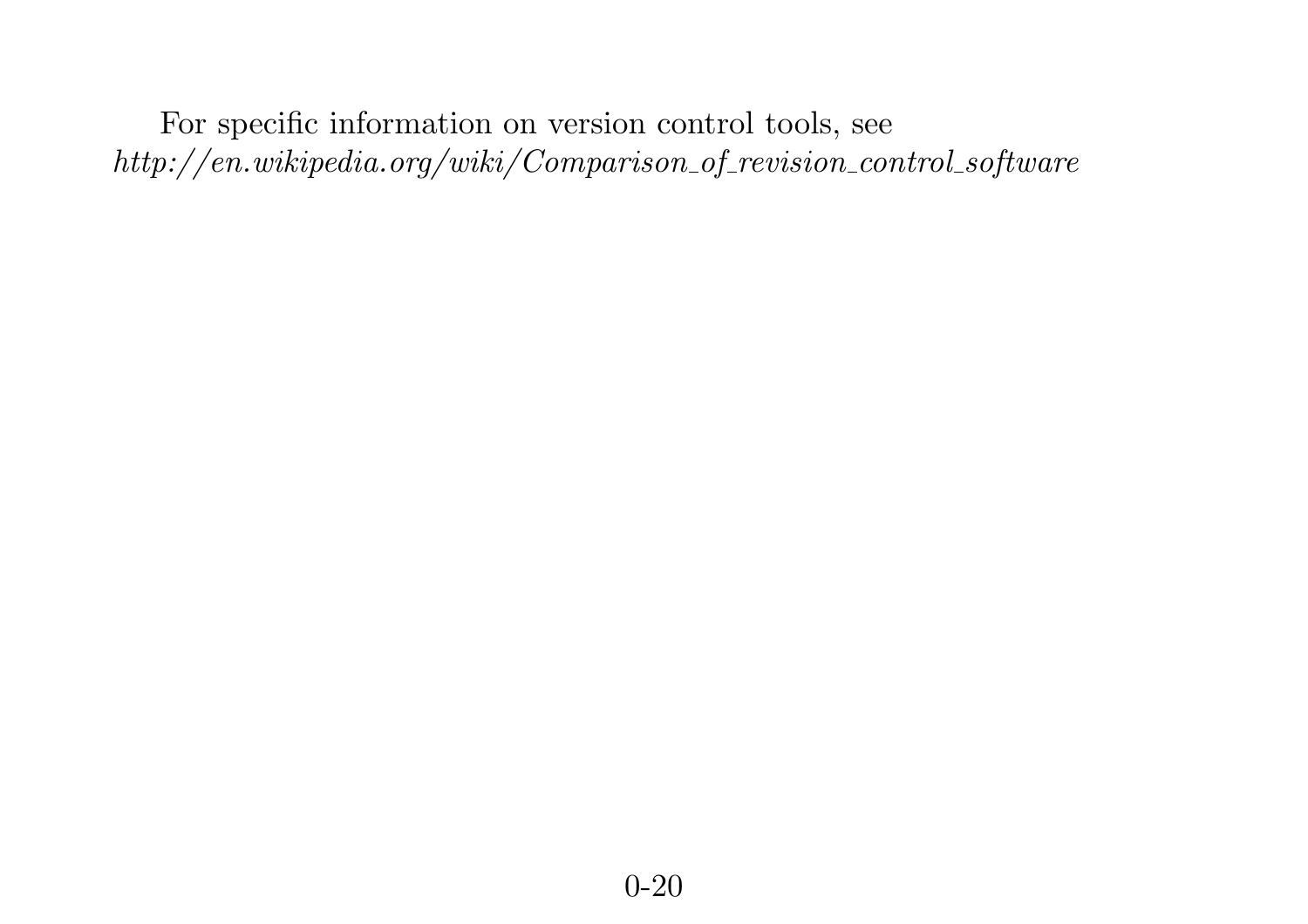#### <sup>8</sup> Text editors

An infinite number of monkeys typing into GNU emacs would nevermake <sup>a</sup> good program. - Linus Torvalds

Text editors often have one or more of following properties:

- Easy multi-file editing of text (not all editors support multi-file editing)
- Searching and replacing items
- Visualise syntax of some programming languages to ease readability
	- $-$  Does limited syntax checking  $\rightsquigarrow$  some errors are caught before com-<br>polation pilation
	- –– Code is coloured with respect to syntax
	- –Code is automatically intended wrt syntax
	- –This helps understanding code structure and identifying errors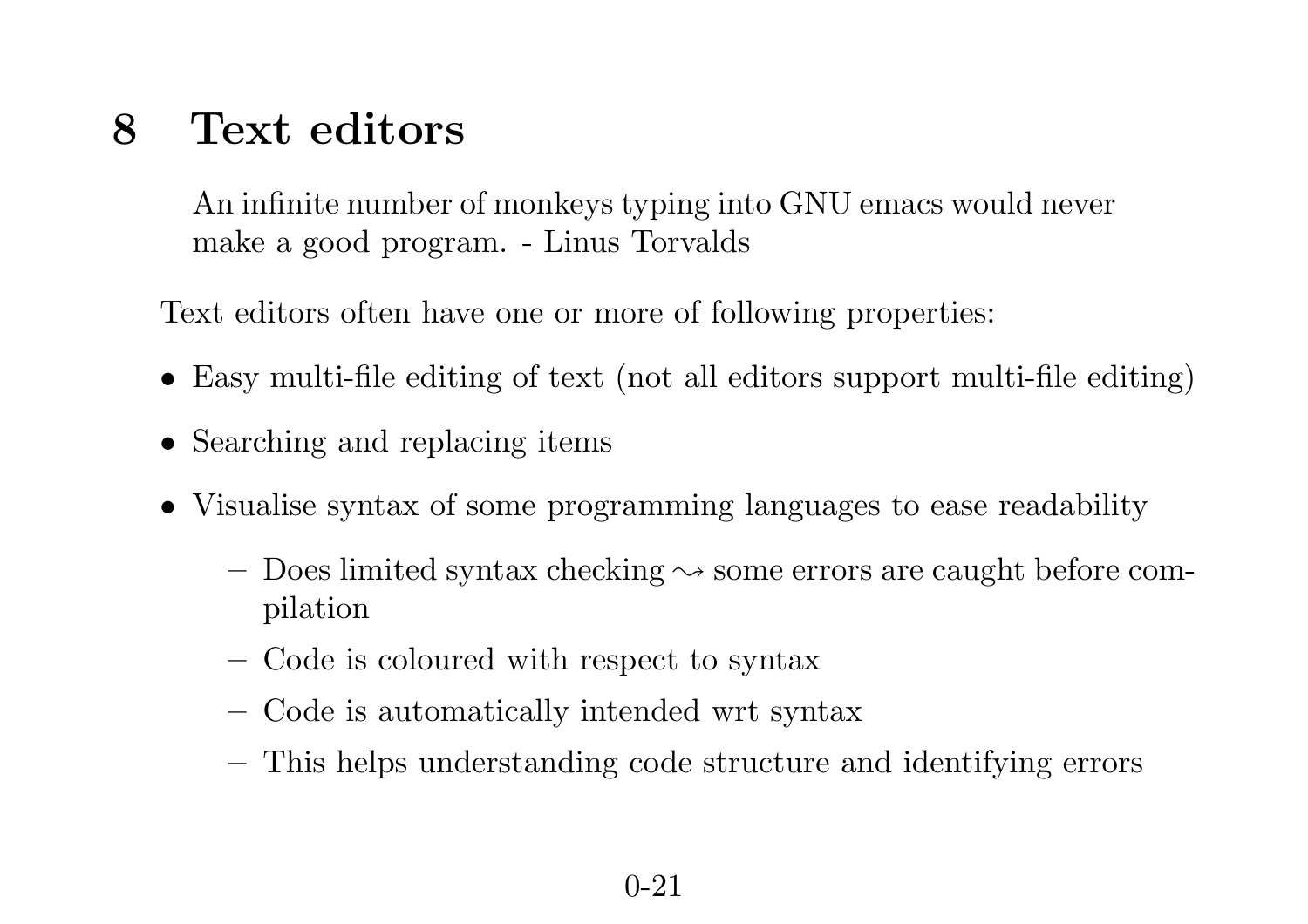- Helpers for common programming tasks (version control interface, debugger interaction, documentation browsing, making coffee :-)
- Often work on <sup>a</sup> text terminal so that it can be operated remotely withlittle bandwidth and sufficiently high latency
- Often have small memory and disk footprint  $\sim$  works on small systems
- Often very short startup time because the program is run frequently
- Often a cause for *holy wars*, but without *any doubt* my \$EDITOR is the best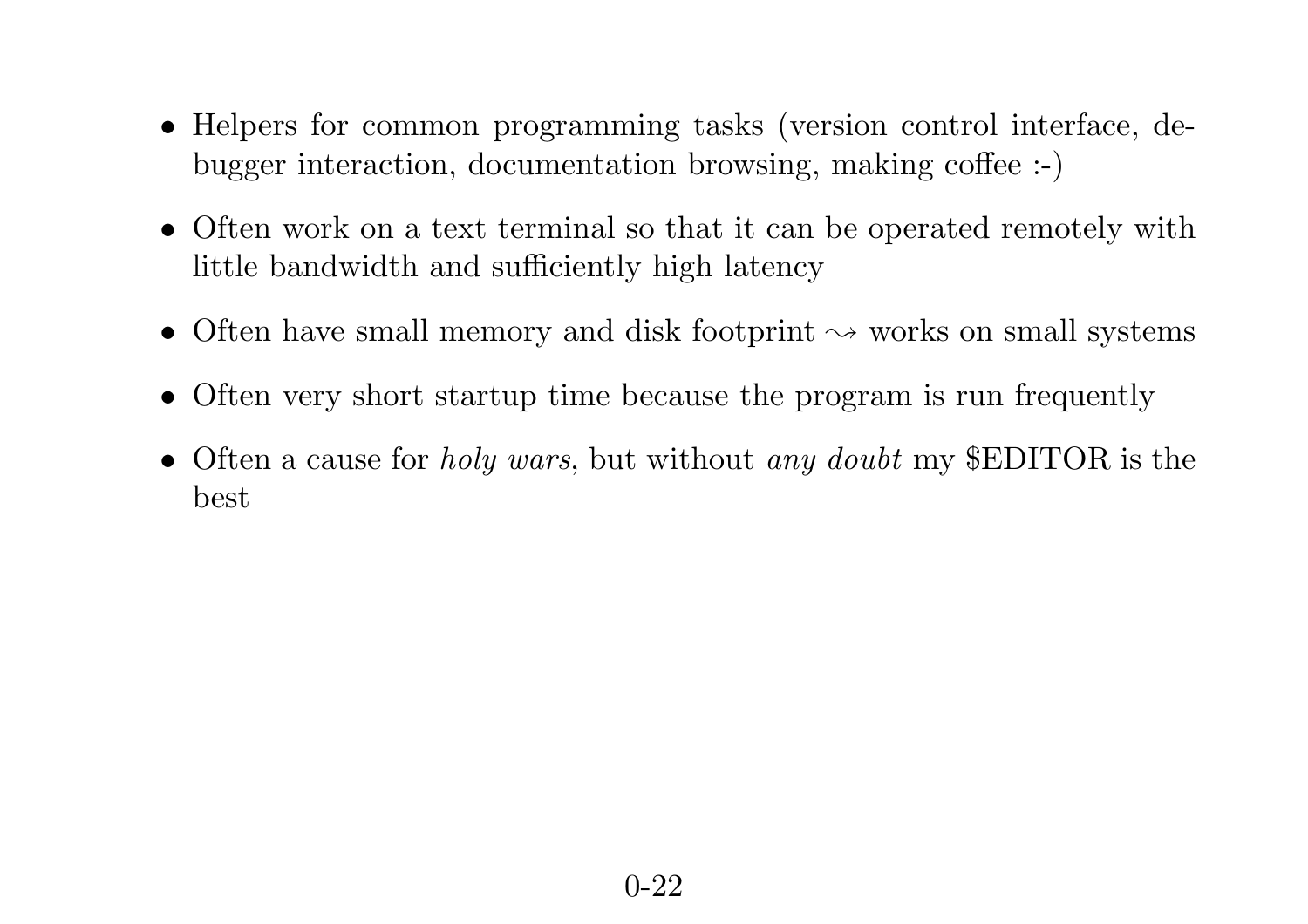| Name       | $\mathop{\mathrm{Comment}}$                                |
|------------|------------------------------------------------------------|
| Ed         | Ed does line based editing. Does not need a text-terminal. |
| GNU Emacs  | The most featureful text-editor.                           |
|            | Has been called an operating system and a religion         |
| <i>JED</i> | A text-terminal editor                                     |
| JOE        | A text-terminal editor                                     |
| gedit      | A graphical editor for GNOME                               |
| Kate       | A graphical editor for KDE                                 |
| Nano       | Small and simple text-terminal editor                      |
| Vi(m)      | Small but featureful text-terminal editor                  |
| XEmacs     | A variant of EMACS                                         |

#### Table 4: Some common text editors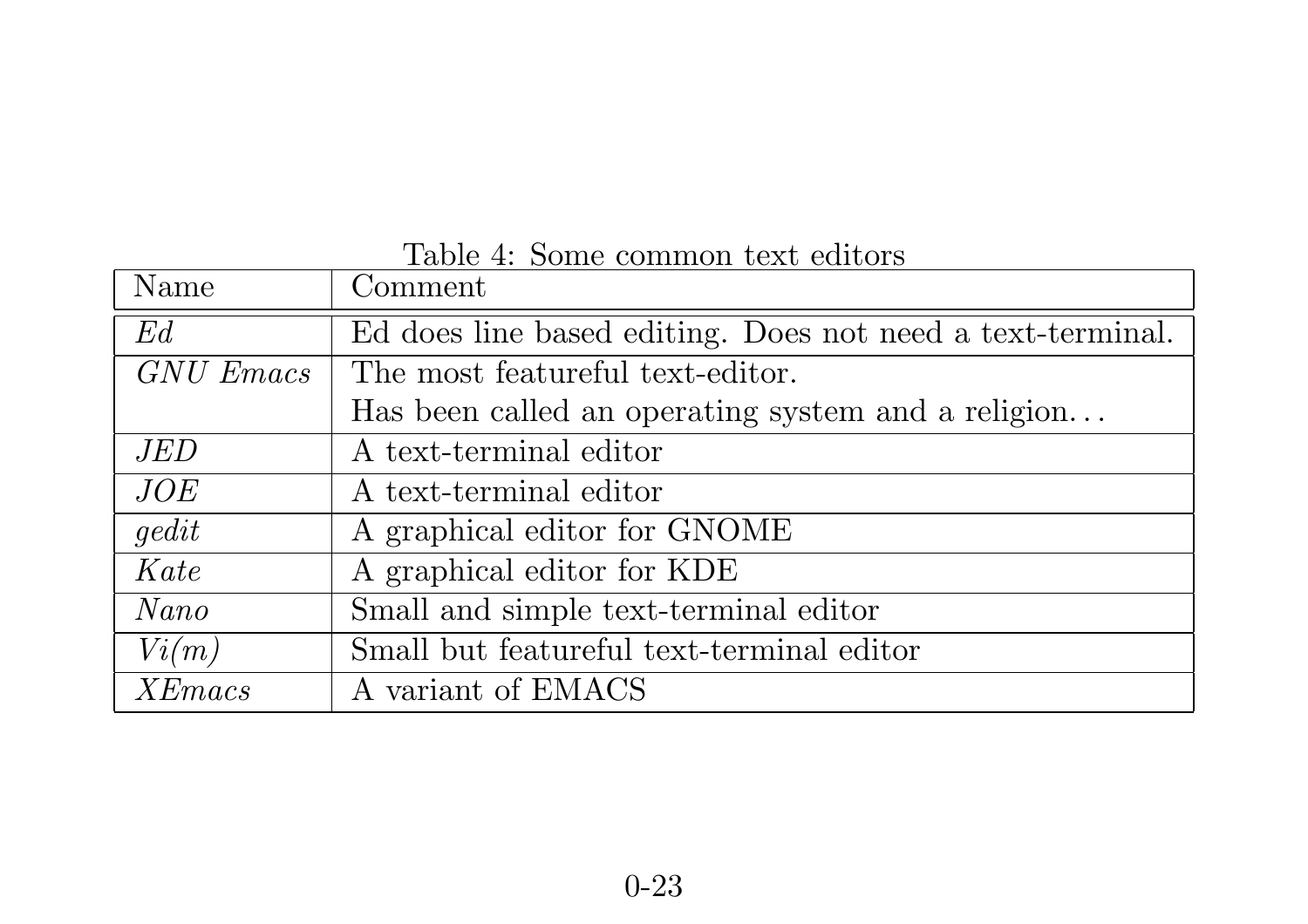## <sup>9</sup> Building tools

Build tools can have several properties and functions:

- Configure the program
	- Choose compilation options for some target environment
	- Set behavioral defaults for program
	- – Check that system has necessary components and properties for compilation
	- –Often generates Makefiles and header files for the compilation <sup>p</sup>hase
- Prepare executable code using specific compilers and tools
	- $-$ Compile only source modules that are needed
	- –Compile items in correct order (following build dependency graph)
	- Avoid re-compiling by determining which source modules have changed since last compilation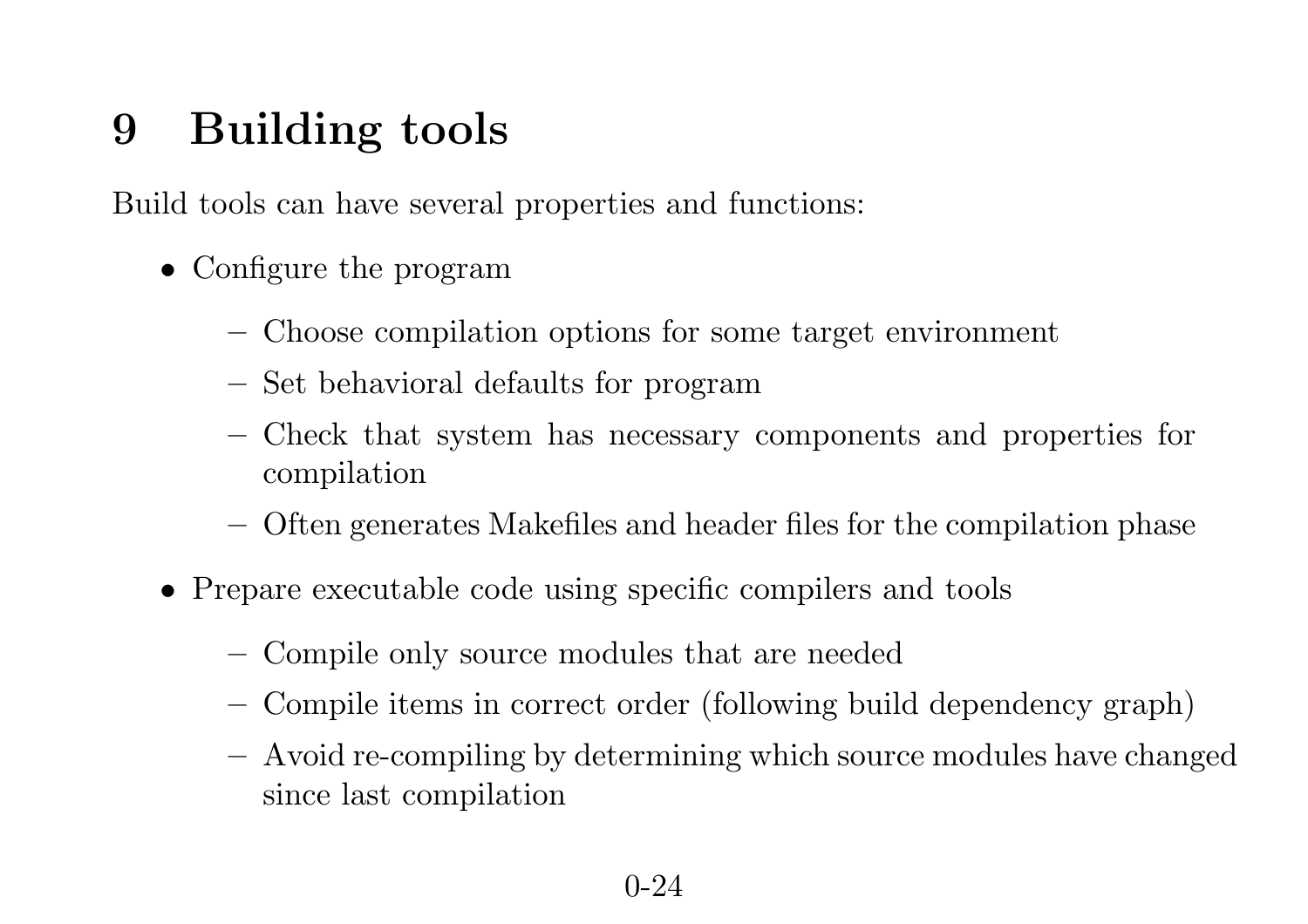- $-$  Support parallel builds for multiprocessor systems (make -j2)
- – $-$  Support distributed (parallel) builds (e.g.  $\emph{distcc}$ )
- – Is not limited to code compilation, also generic shell scripts and transformation utilities may be run during "compilation" (e.g. code generation tool is run in the beginning of compilation, and then thegenerated code is compiled)
- Install the program
	- – $-$  May have to execute arbitrary shell commands to do administrative tasks (e.g. create <sup>a</sup> new group or user)
	- –- Files are usually copied to destination with *install*  $(1)$  command. Install sets file permissions, owner and group correctly for the <sup>g</sup>ivensystem.
- Create <sup>a</sup> distributable tar ball or some other package type
- Execute tests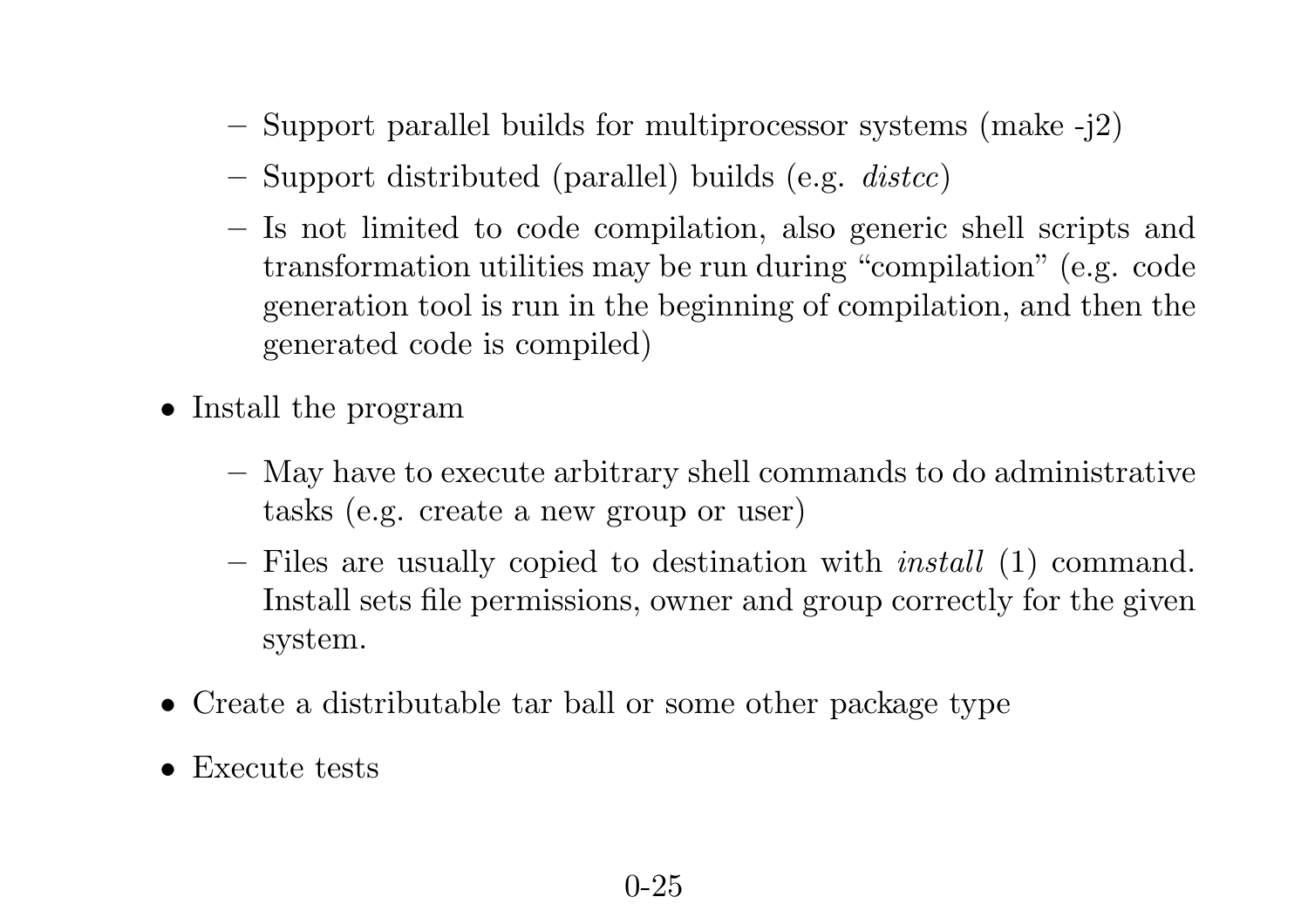• The whole build process must be something that can be automated  $\rightsquigarrow$ easy building and testing of new releases

Several tools exist:

- *Make* is the de-facto building tool for Open Source projects
	- Make can not determine any project dependencies so the programmer must do it by using other tools or by <sup>g</sup>iving them manually
	- $-$ Make uses <sup>a</sup> "Makefile" format
	- –- There are several implementations of *make*, but in the GNU/Linux world *GNU* make is used exclusively
	- $-GNU\ make\ extends\ the\ traditional\ Makefile\ format.\ This\ has\ caused$ incompatibilities with other systems.
- $pkg\text{-}config$  is a tool which is used to determine which components (libraries and programs) are installed on the system and what are their dependencies on other components. Libraries usually come with <sup>a</sup> "pkgconfig file" that the configuration system can use to find the library andits headers with the <sup>p</sup>kg-config tool.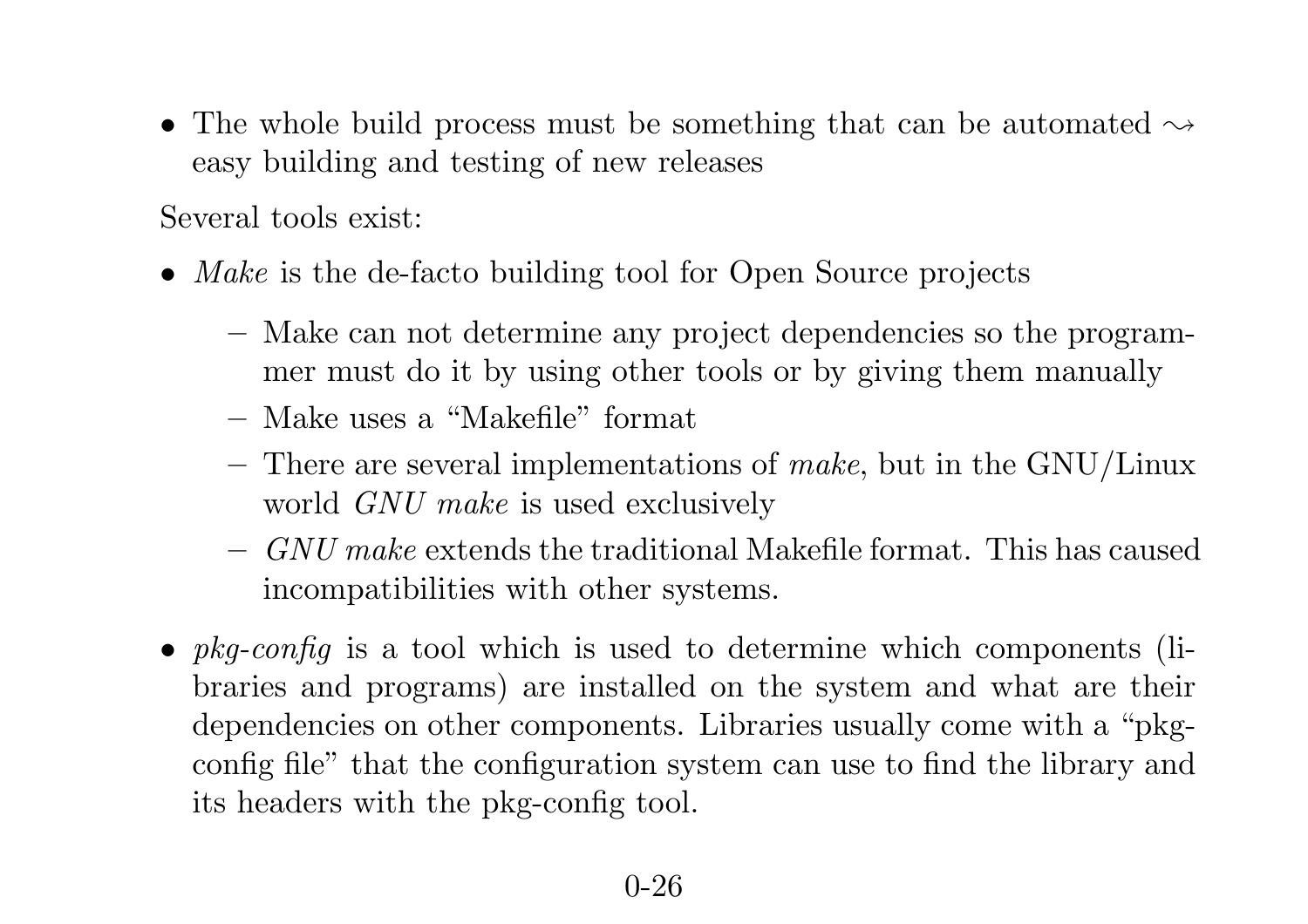- GNU Autotools is a set of shell scripts and M4 macros to generate portable configure scripts
	- Generates an sh shell script called *configure* that can be executed to configure the project for compilation
	- –- The standard way to compile and install programs using GNU autotools is:
		- > ./configure > make (if successful, then:) > sudo make install
- CMake is <sup>a</sup> configuration tool that generates Makefiles (or similar). CMake is more modern than autotools but not so widely used.
- *SCons* is a configuration and a build tool. SCons determines system configuration, configures the program and builds it. Makefiles are notused. SCons is more modern than autotools but not so widely used.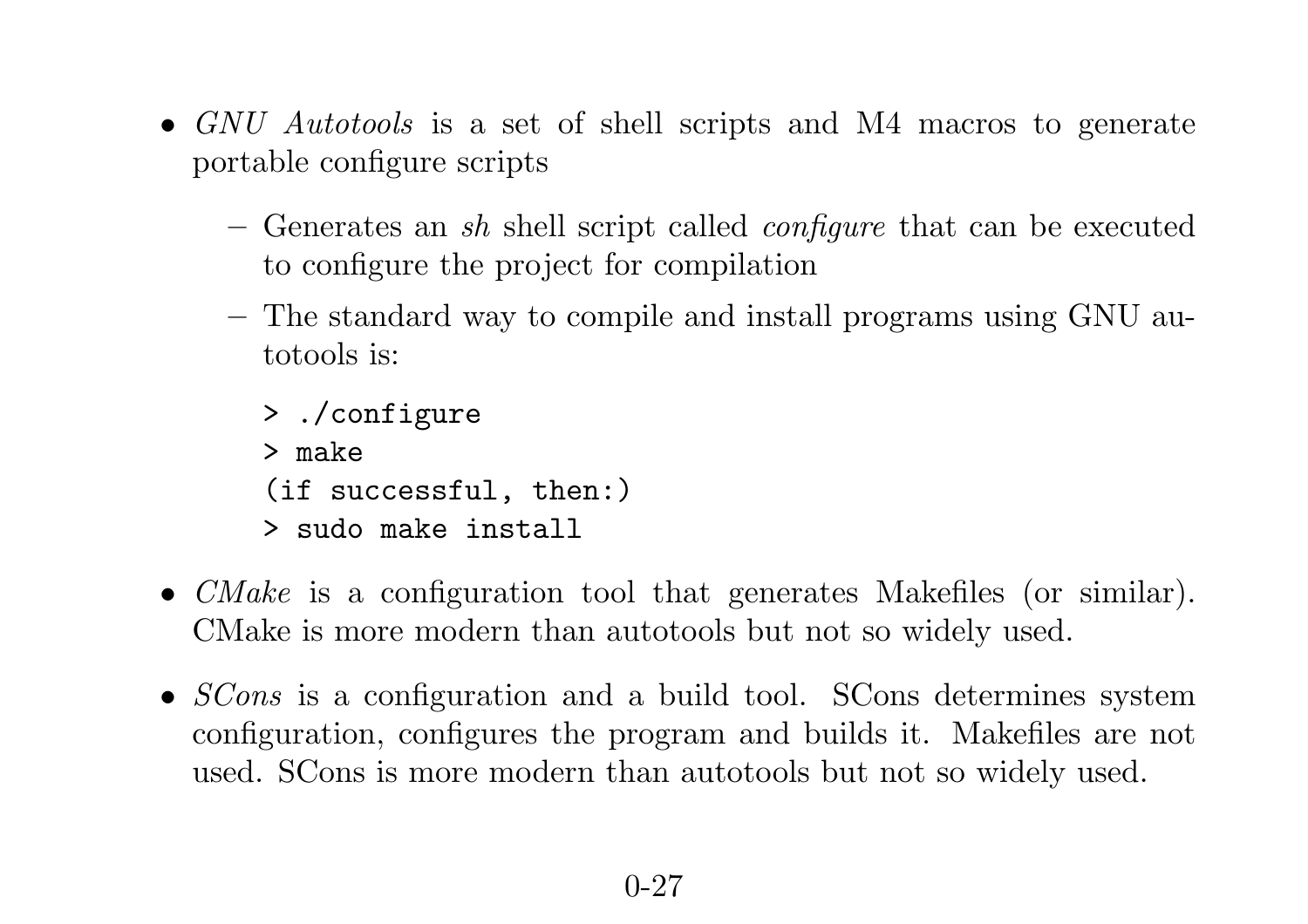- *Apache Ant* is a build tool that is mostly used for Java projects
- *Kconfig* is a configuration and build tool developed for and used by the Linux kernel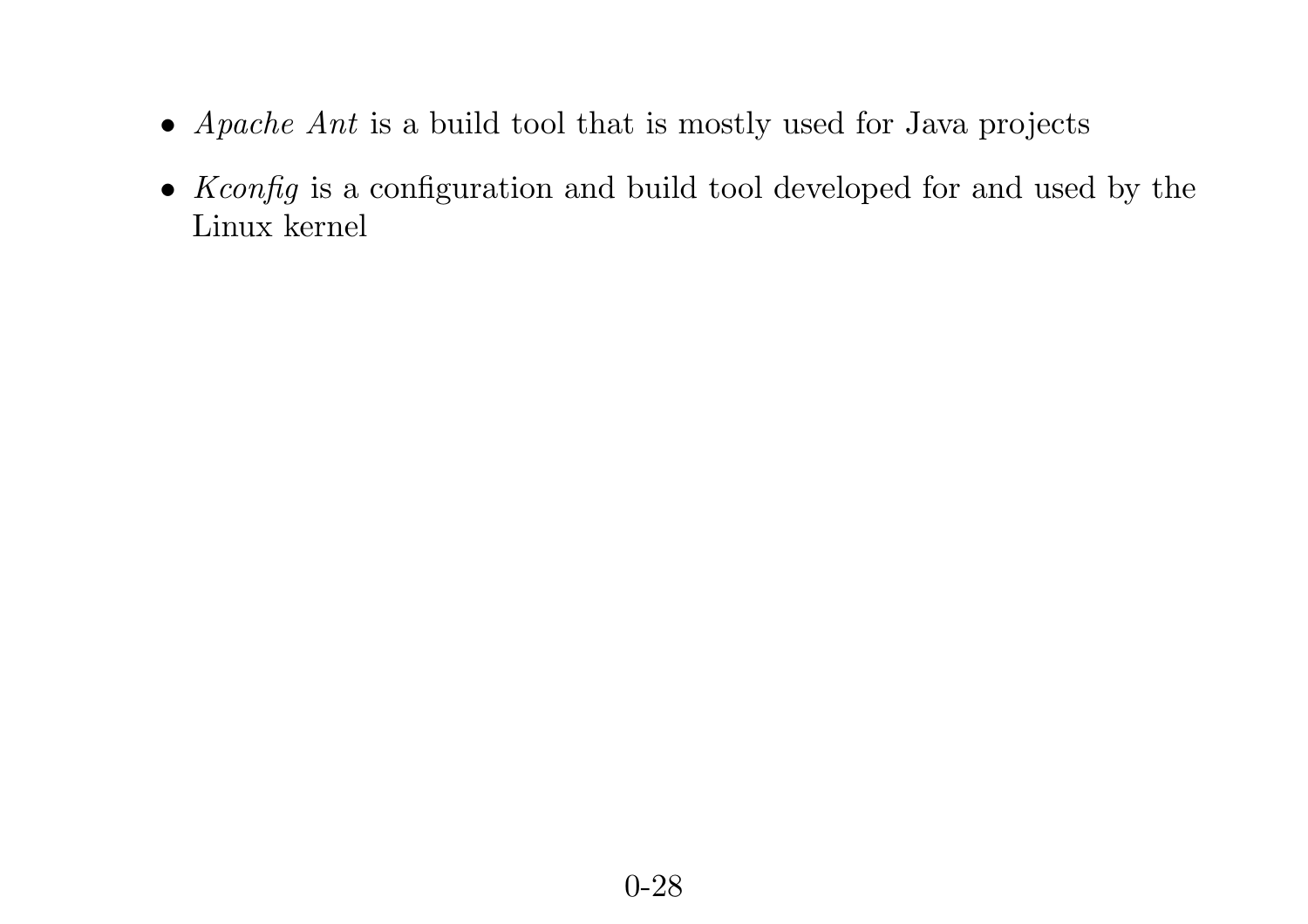# <sup>10</sup> Integrated development environments (IDEs)

Properties and functions of IDEs:

- Integrate the whole development process under <sup>a</sup> single tool: Editing, building, debugging, testing, releasing, version control, documentation. . .
- Very often graphical tools (e.g. Eclipse)
- Sometimes integrated debugging environment
- Sometimes integrated GUI development
- Some IDEs are build tool or language dependent (e.g. Eclipse is for Java development)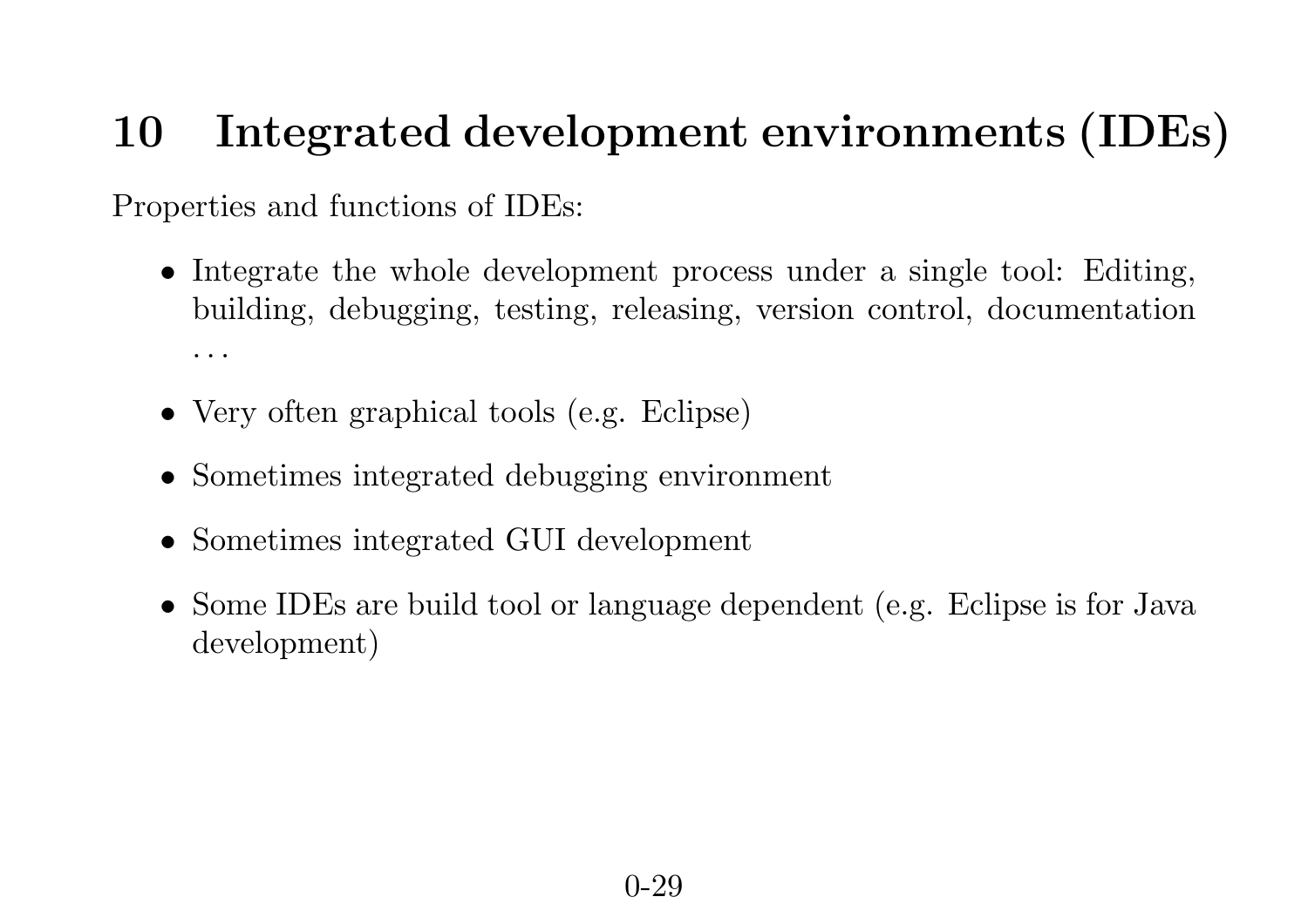Some IDEs:

- Anjuta for C and  $C++$
- *Eclipse* for C, C++ and Java
- $GNU\,Emacs$  for almost all common programming languages
- *KDevelop* for many common programming languages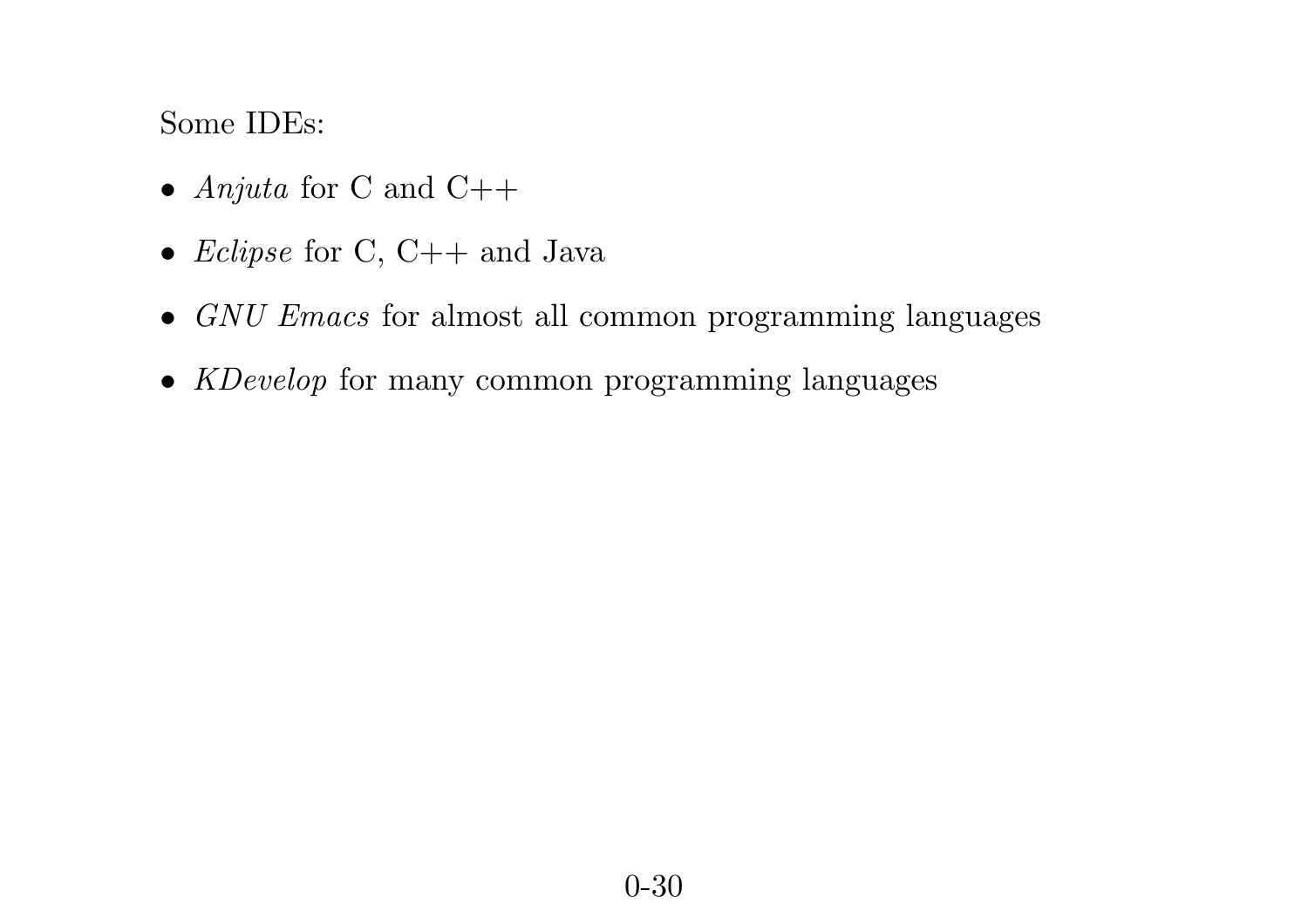# <sup>11</sup> Reverse engineering tools

Reverse engineering is important for producing compatible Open Source systems. Reverse engineering tools include:

- Data inspection tools
	- – $-$  Hex dumping tools  $(\textit{od}, \textit{xxd}, ...)$
	- – $-$  Hex editors, pick your \$FAVOURITE
	- – Disassemblers
		- ∗ Non-interactive disassemblers: e.g. objdump from GNU binutils
		- ∗ Interactive disassemblers allowing symbolic name annotationfor binary codes (sadly, the best tools are not Open Source)
- Trace tools (see debuggers and emulators)
- Data capturing tools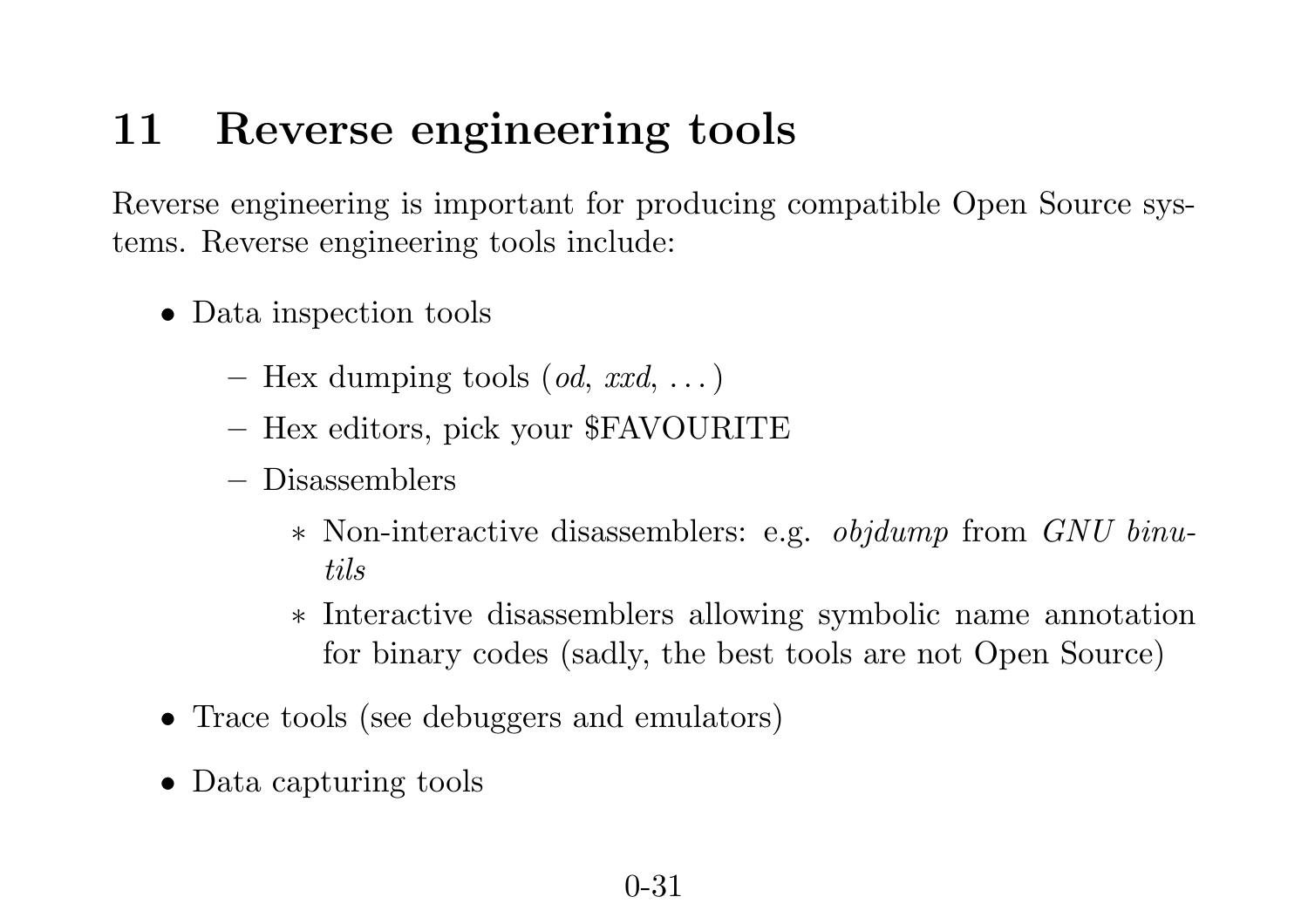- $-$ - Kernel tools to sniff and record I/O register reads and writes (many drivers for OSS kernels have been created this way)
- – Network monitoring tools to capture network traffic of <sup>a</sup> proprietary program (Windows network protocols were partly reverse engineered by this method  $(Samba\ project))$ 
	- ∗Wireshark (former *ethereal*) is the most widely used network traffic analyzer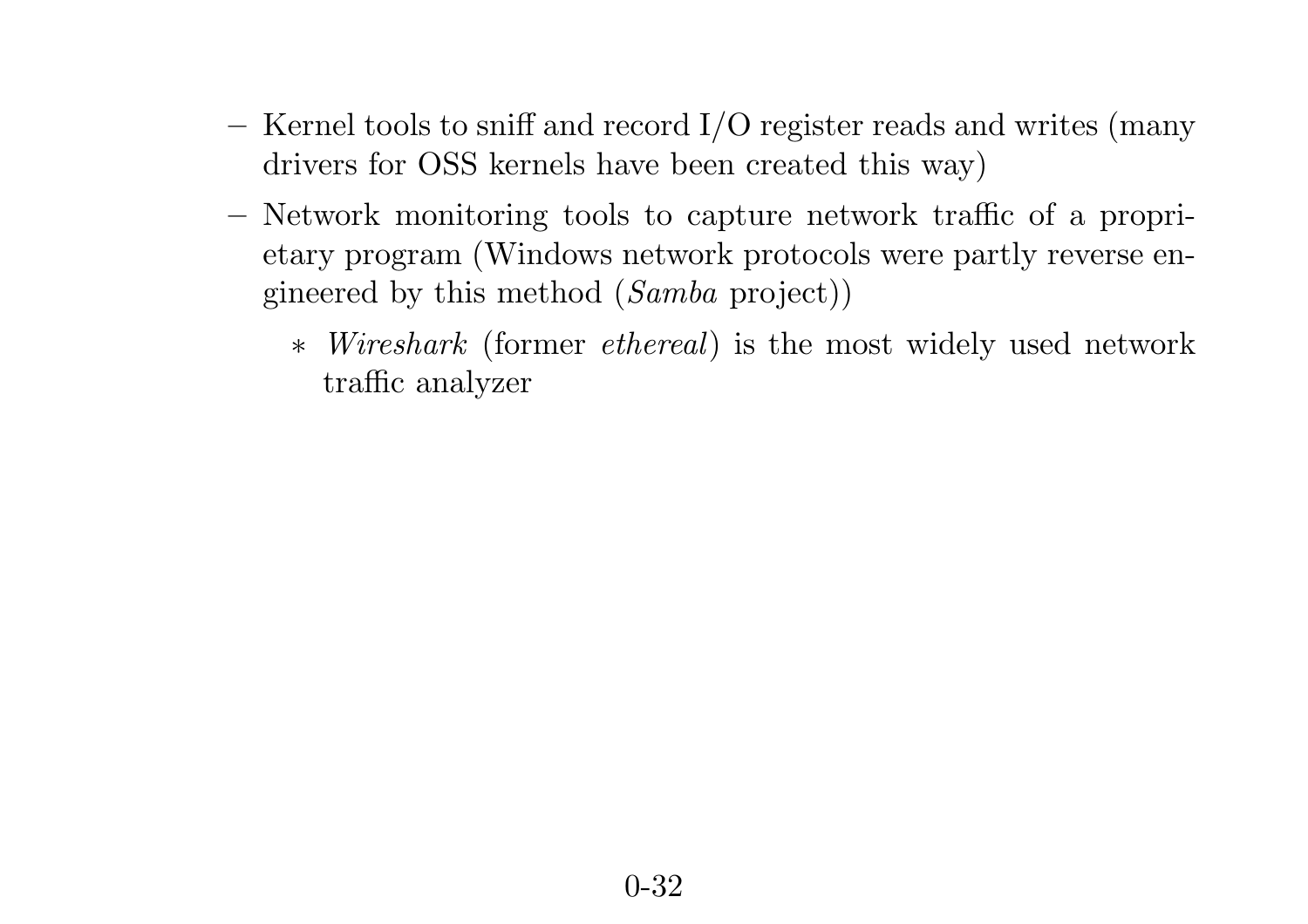# <sup>12</sup> Compression, cryptography and packagingtools

The purpose of compression is to save disk space and network bandwidth. Themost common tools used on UNIX-like systems are

- $gzip (.gz)$
- $\bullet\;\; bzip2\;\; (.bz2)$
- $\bullet$  zip

Compression tools are separate to packaging tools:

- $tar$  is the de-facto standard on UNIX for packaging multiple files into a single file
- $zip$  is used for interoperability with non-UNIX operating systems (e.g. Windows), zip also does compression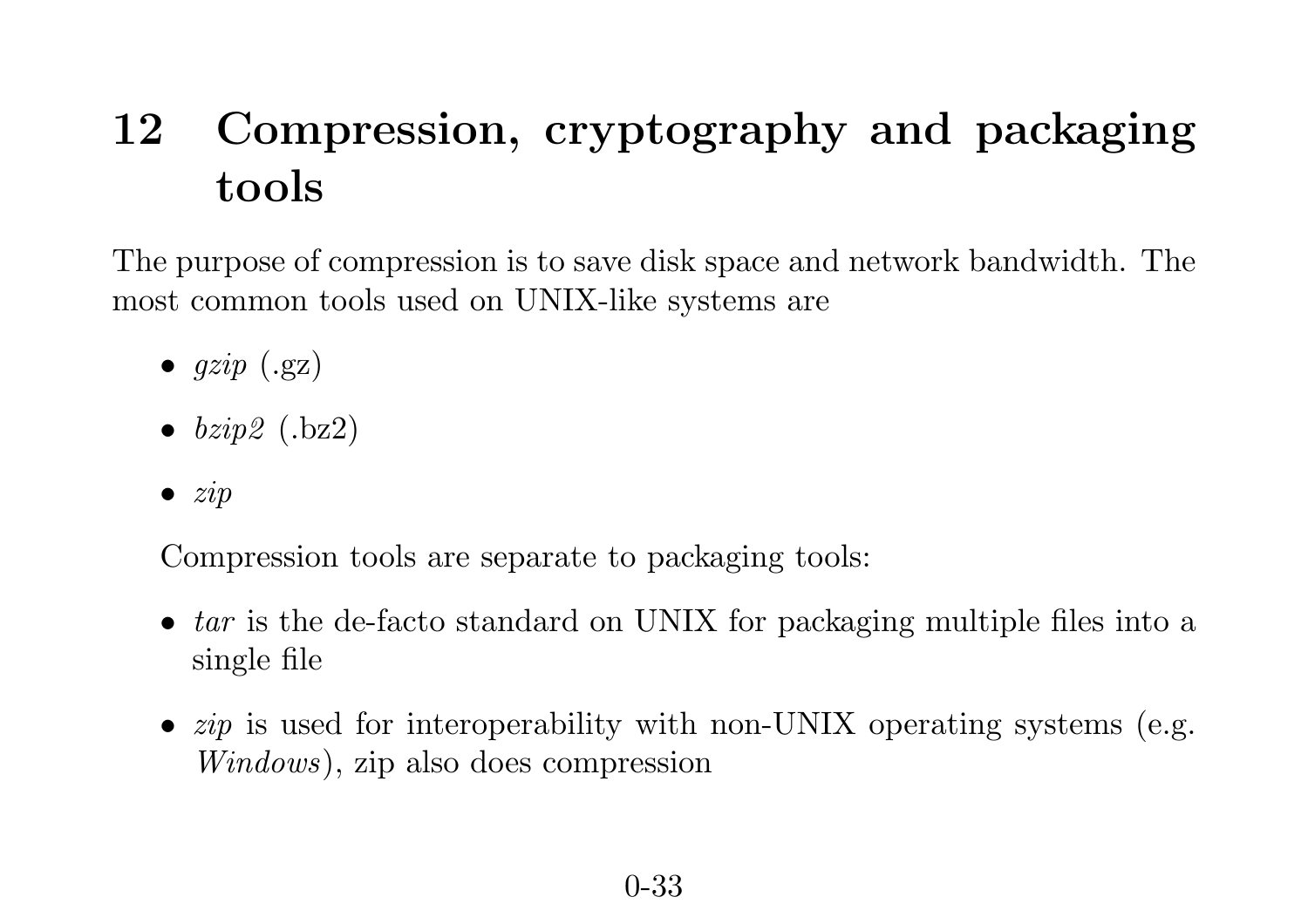Cryptography tools are used to verify and sign released tar balls, versioncontrol change sets etc.

•  $md5sum/shalsum$  are used to verify files data content by using a cryp-<br>terms big are received function and other things as really tographic one-way hash function, and other things as well:

# Compute <sup>a</sup> <sup>128</sup> bit checksum of the file > md5sum tools.tex 4cde4d1ab320619e5725bb19d4482470 tools.tex

- # Find duplicate files under file system hierarchy:
- > find /x -type <sup>f</sup> -print0 |xargs -0 md5sum |sort |uniq -w32 -D
- $GNU\,Privacy\,Guard \, / \, OpenSSL$  are used to verify origin of files by using cryptographic signatures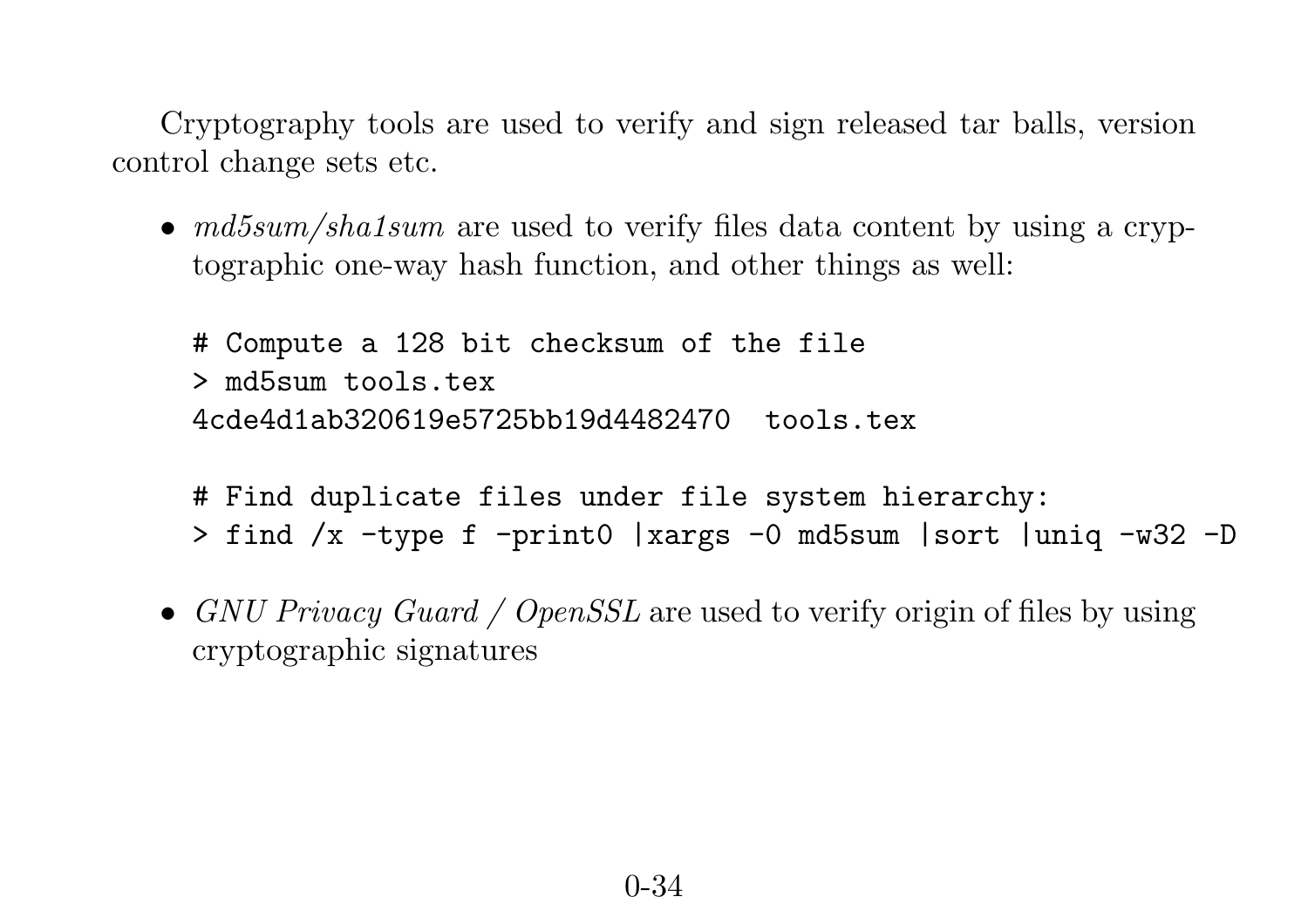#### <sup>13</sup> Network tools

There are several network tools that are mainly used for following purposes:

- Authentication (and transport)
	- $\sim$  *OpenSSH* for accessing remote systems in secure fashion
		- ∗ Many version control and other systems use ssh for remote access
		- ∗ Development and/or execution may happen on <sup>a</sup> remote system
- Data transfer tools
	- $-$  *netcat* is a generic tool for TCP traffic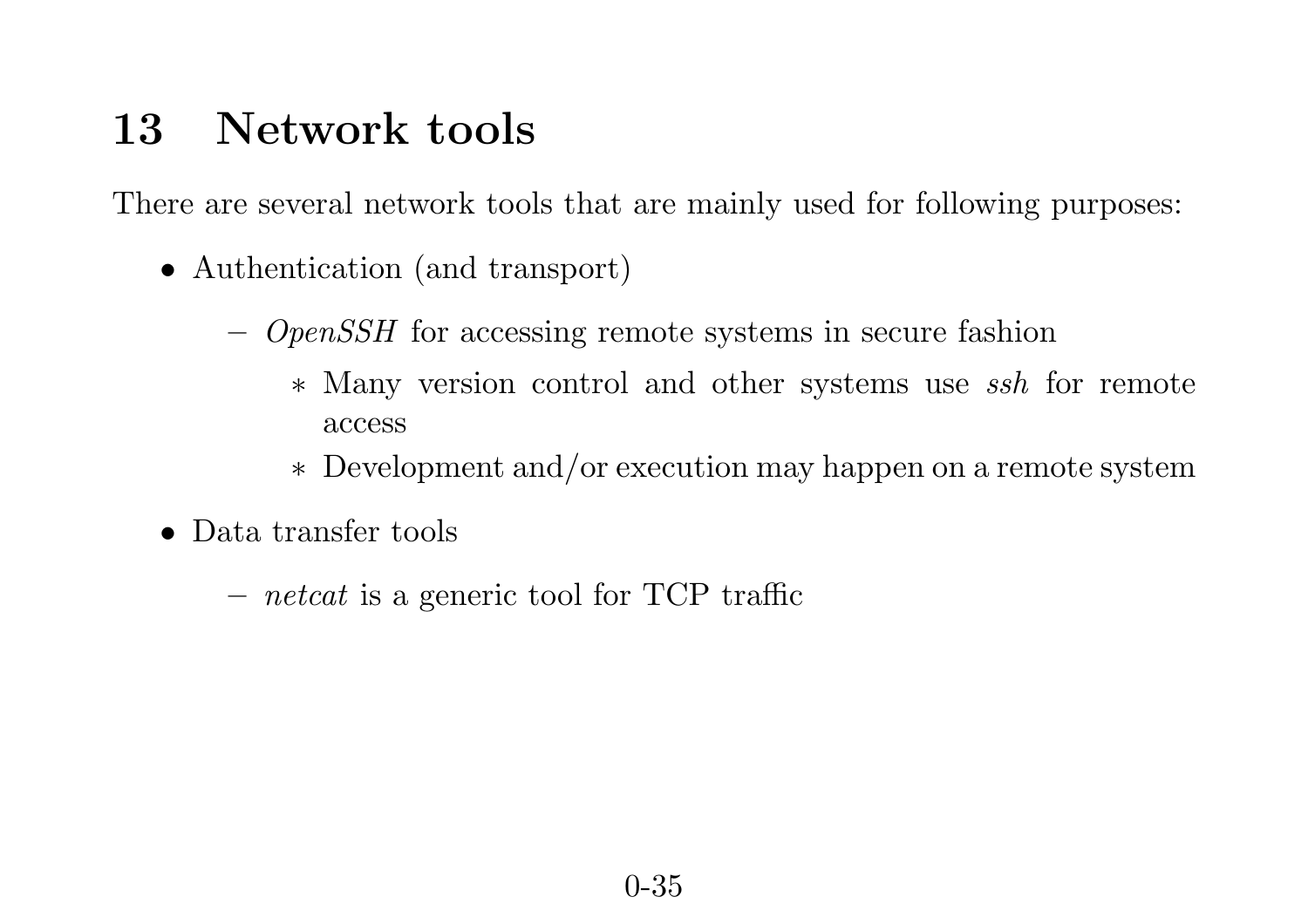# Test my new server program at por<sup>t</sup> <sup>1234</sup> on local interface # by feeding it <sup>a</sup> raw data file over TCP connection > cat my\_data\_file |nc 127.0.0.1 <sup>1234</sup>

- # Copy files to remote host to por<sup>t</sup> <sup>5678</sup>
- > tar cv /files\* |nc my.address.invalid <sup>5678</sup>
- – $-$  rsync for distributing lots of files efficiently
	- ∗ Transfers only new and changed files
	- ∗ Supports partially changed files so that only changed sub-blocks are transfered
	- ∗ Uses SSH for transport by default
- $s_{\text{obs}} = s_{\text{obs}}$  is a user-mountable file system that runs on top of SSH/sftp (no admin privileges required due to  $\it FUSE)$
- Version control tools can be used for downloading (some of them use SSH and/or  $rsync)$
- – $-wget$  is a tool for scripting web access. It supports FTP, HTTP and HTTPS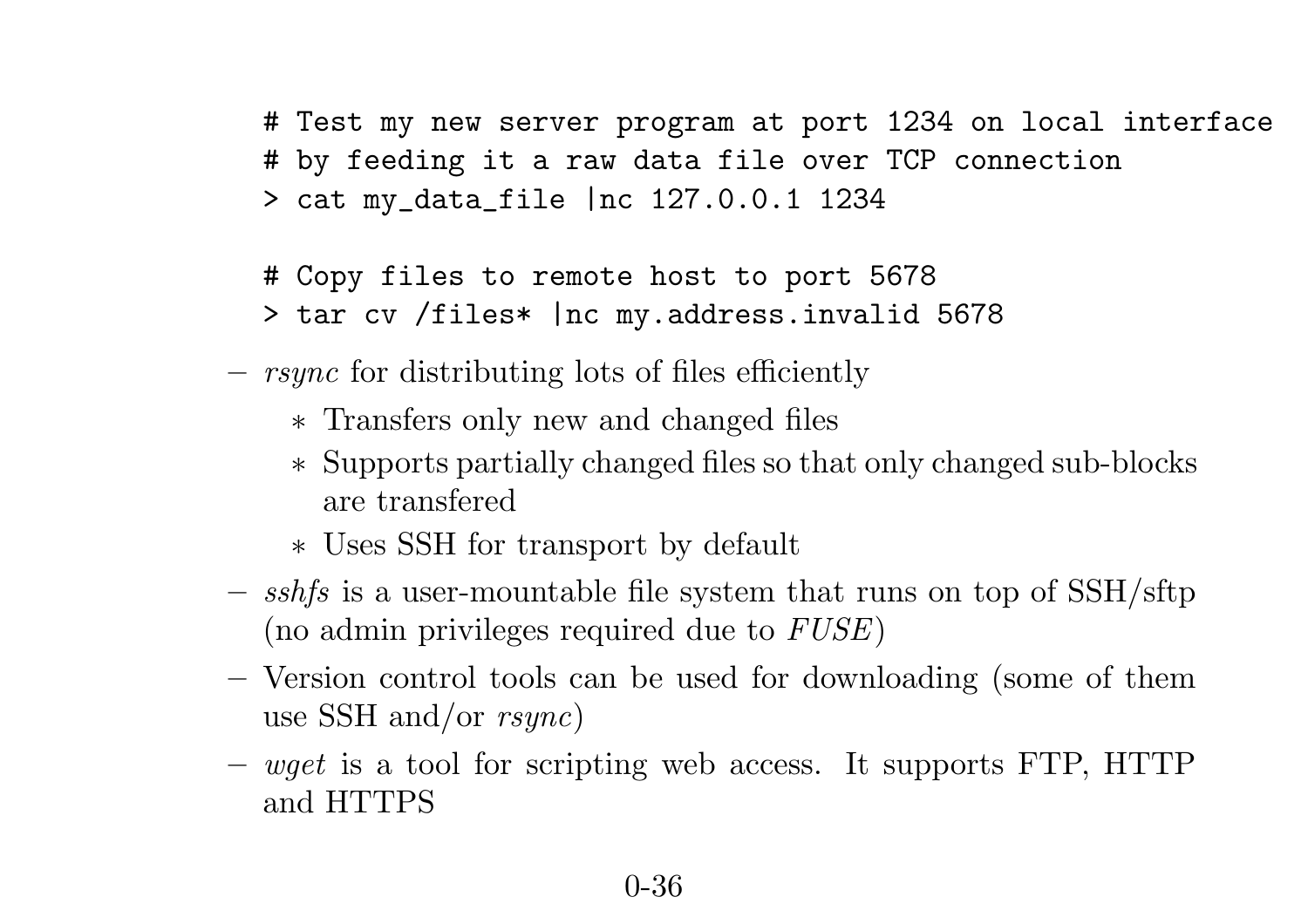$-curl$  is a tool for scripting web access. It supports supports FTP, FTPS, HTTP, HTTPS, SCP, SFTP, ...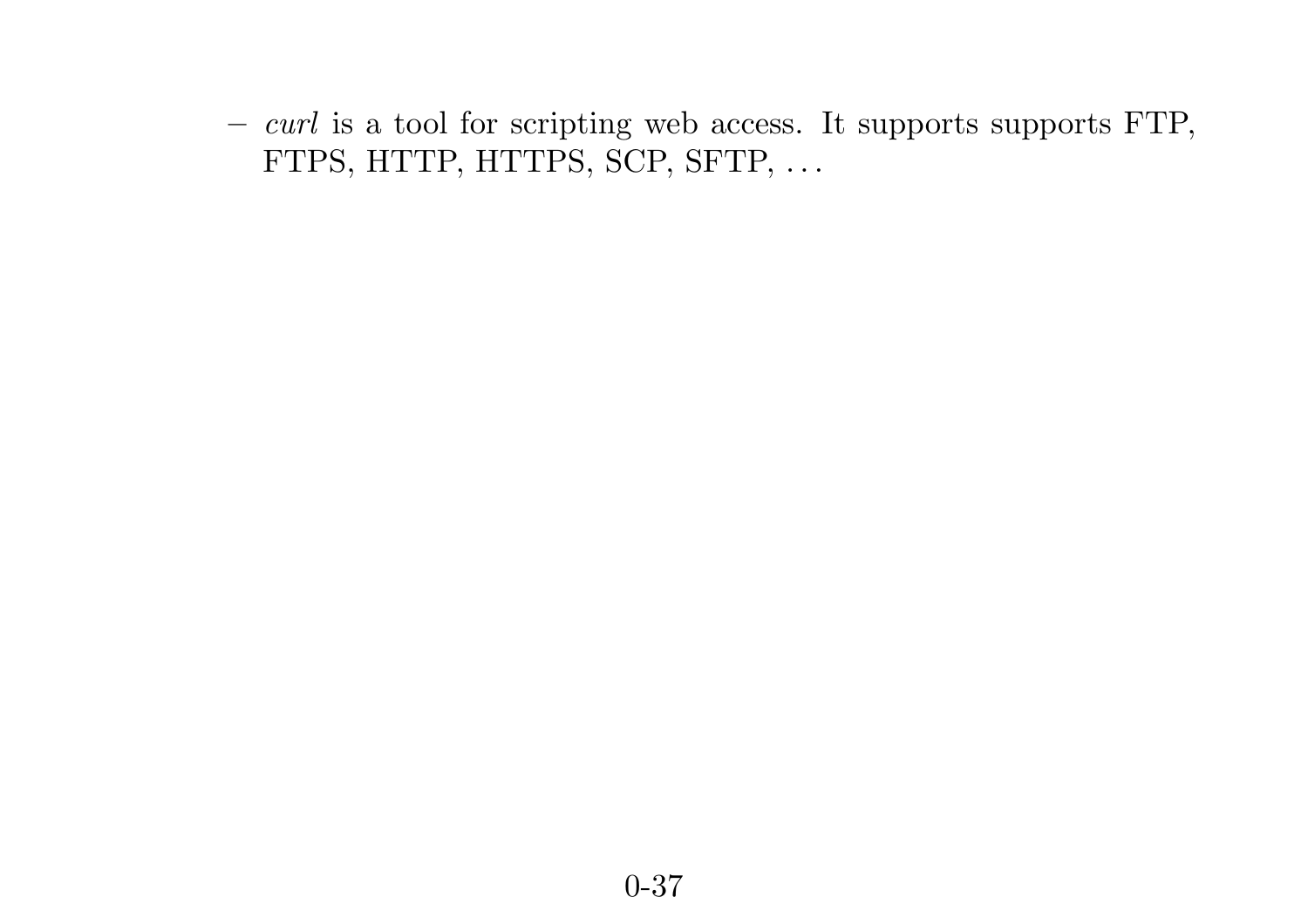#### <sup>14</sup> Emulators

Emulators have at least following purposes:

- Running untrusted systems on top of trusted systems
	- $-$  No matter if the untrusted system tries to break security policies, it can not do so without approva<sup>l</sup> of the the emulator
- Virtualisation (e.g. run OS <sup>A</sup> on top of OS B)
- Provide <sup>a</sup> compatibility layer (e.g. run "applications" of OS <sup>A</sup> on top of OS B)
- Developing software (and hardware) for hardware that is not available
	- The first operating system for <sup>a</sup> new CPU family is ported before the chip has been manufactured
- Debugging and reverse engineering; specifically, full system emulators make possible: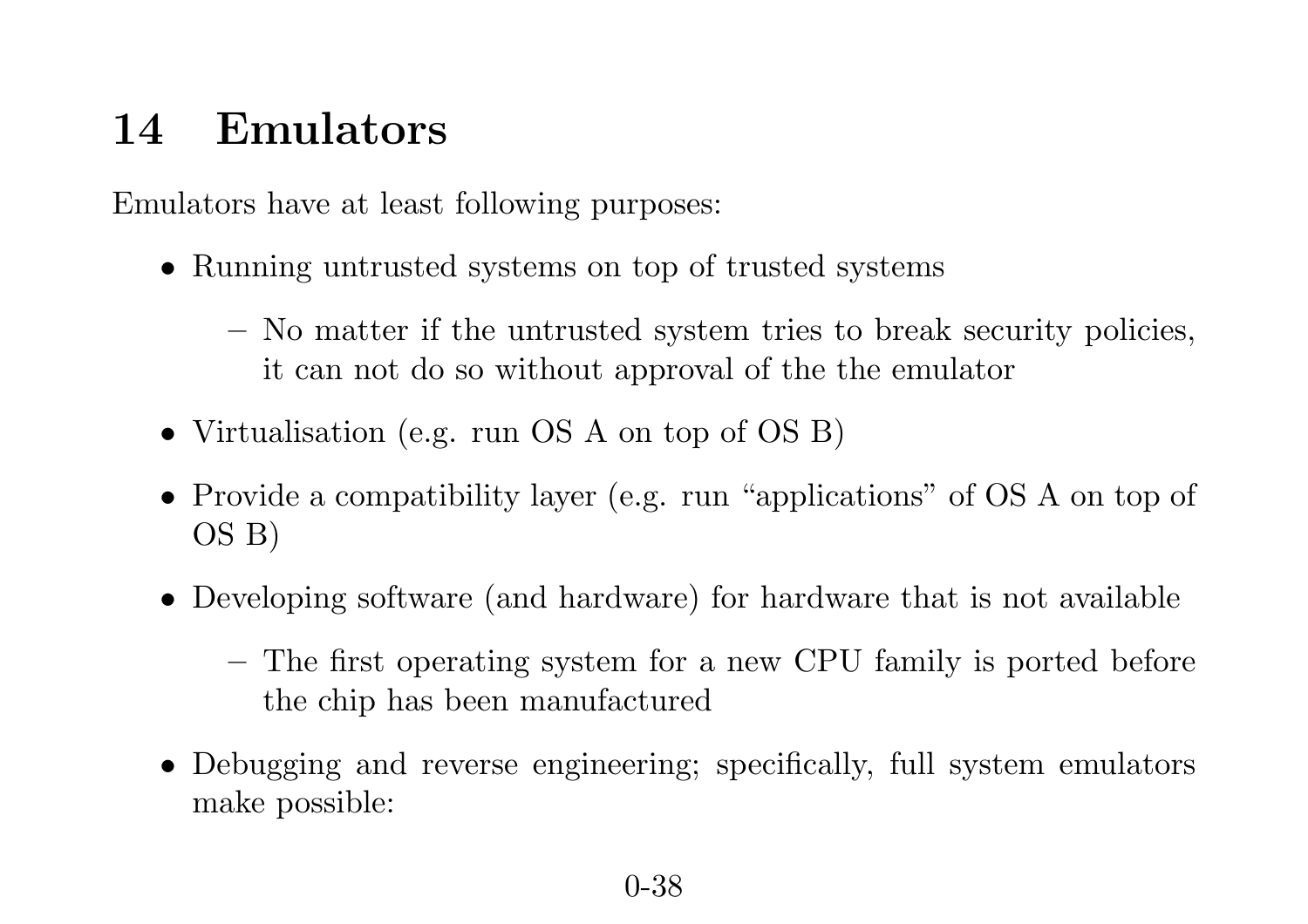- Full system state visibility: for example, without an emulator it is either impossible or very hard to know what was the exact cyclecounter register value when <sup>a</sup> specific instruction was executed
- $-$  Authentic timing behavior: the debugger does not affect timing of the application (cycle counters)
	- ∗ Accurate performance profiling possible
	- ∗ All race conditions that can happen on <sup>a</sup> real system should also happen under the emulator (sometimes race conditions are"obscured" by the debugger)
- – Authentic run time environment because the emulated application can not know it is being emulated

There are several operating system or full system emulators available:

- *Bochs* is an emulator of x86/AMD64 systems
- $DOSBox/DOSEMU$  are used to run (legacy) MS-DOS programs
- $QEMU$  is an emulator running on multiple platforms that emulates multiple tiple systems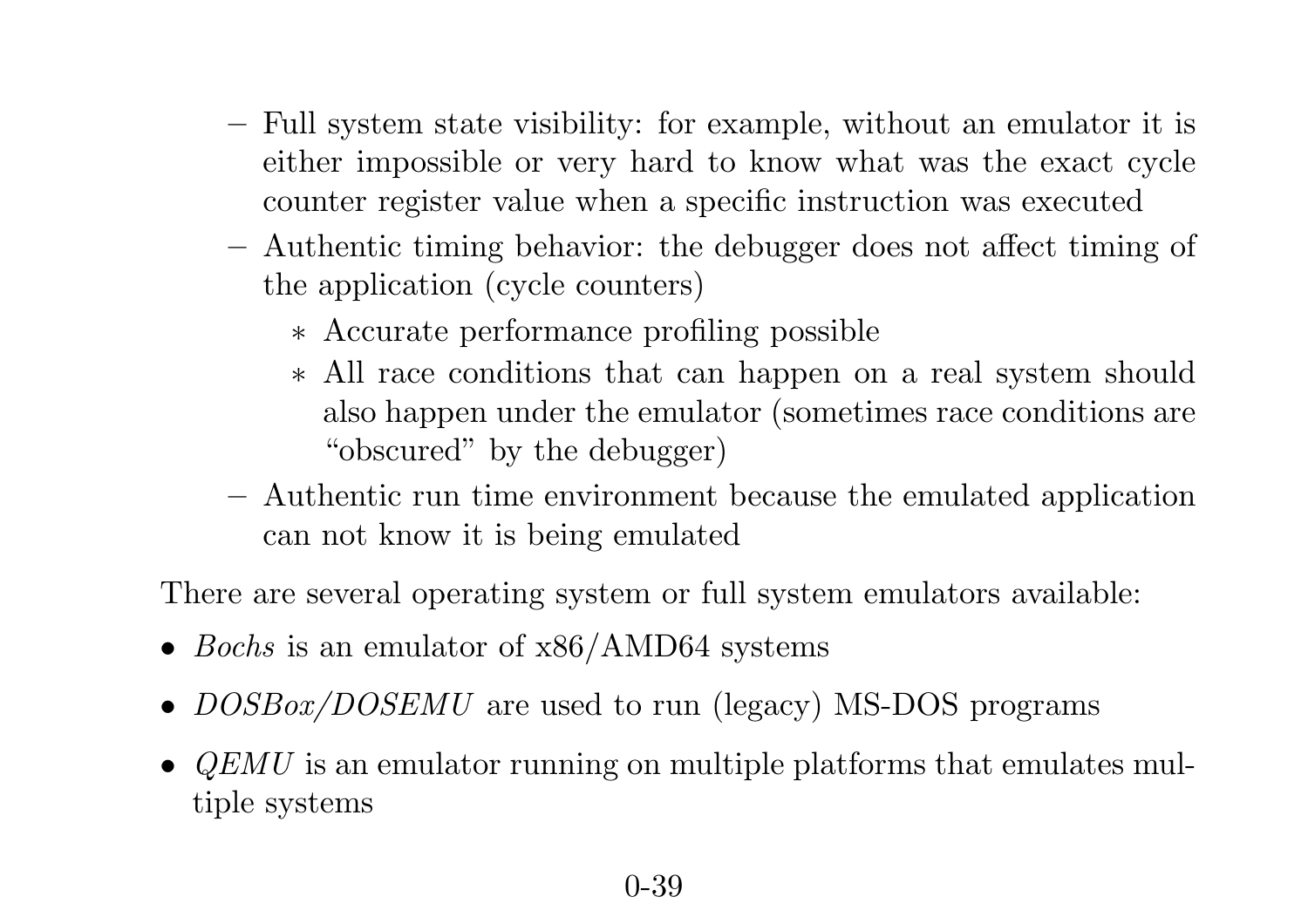• Many emulators for old computer systems (e.g. *UAE* for Amiga computers)

There are some OS virtualisation systems available:

- $KVM$  is an OS virtualisation system that depends on recent processor<br>extensions on  $x^{86}/\text{cm}$ d64; can potentially run any operating system on extensions on x86/amd64; can potentially run any operating system ontop of Linux
- $UML$ , the User-mode Linux, allows running Linuxes inside Linux. Child Linuxes are visible as processes under the master Linux.
- Xen allows running OSes an top of a *hypervisor*. The virtualised operating system must be ported for the hypervisor so that when ever the child OS would access some privileged system state it must do it through thehypervisor.